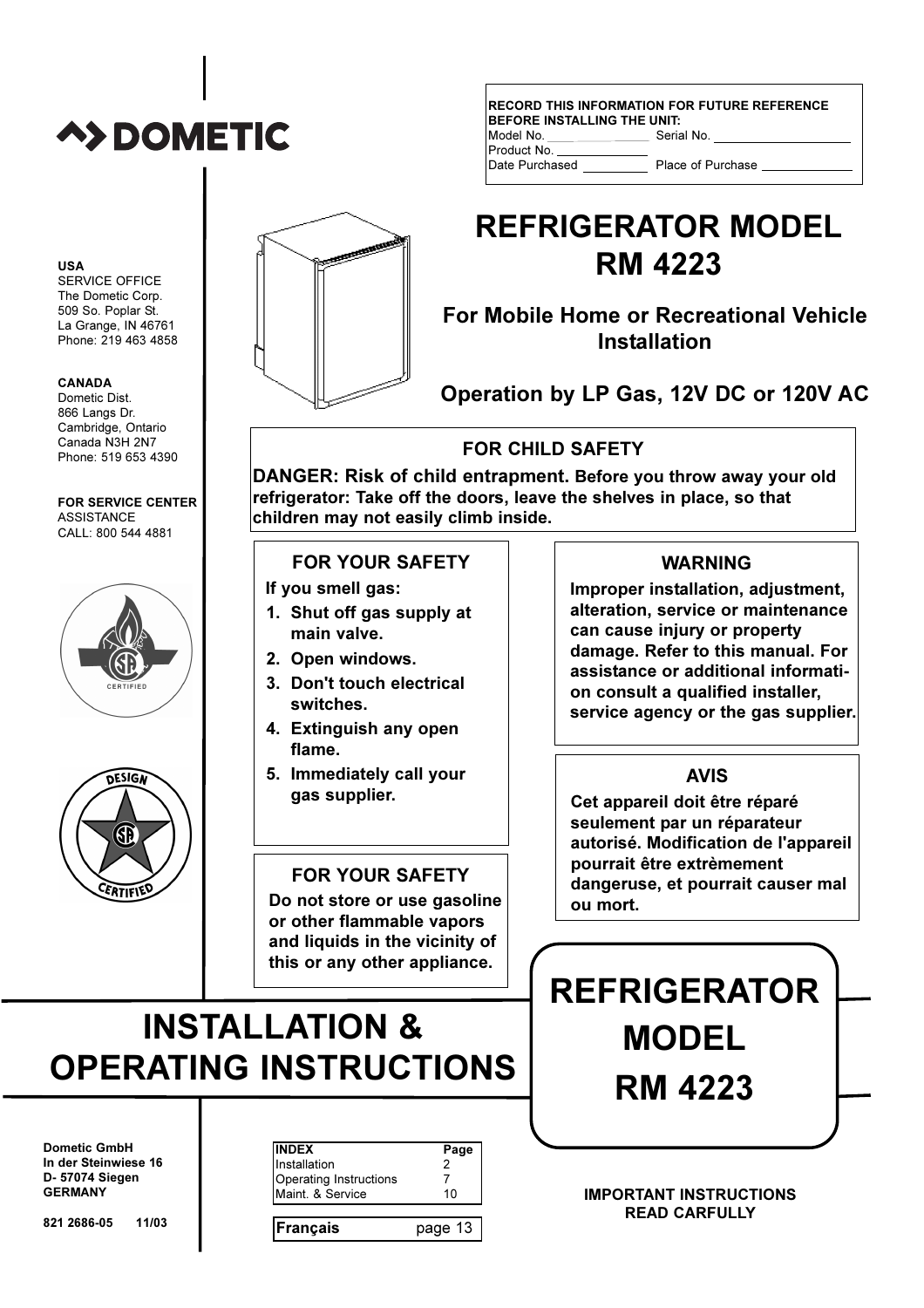### **1. GENERAL INSTRUCTIONS**

#### This appliance is designed for storage of food and storage of frozen food and making ice.

The refrigerators outlined herein have been design certified by A.G.A. under ANSI Z21.19 Refrigerator Standard for installation in a mobile home or recreational vehicle and are approved by the Canadian Gas Association. The certifications are, however, contingent on the installation being made in accordance with the following instructions as applicable.

#### In the U.S.A., the installation must conform with:

- 1. National Fuel Gas Code ANSI Z223.1-(latest edition)
- 2. Manufactured Home Construction and Safety Standard, Title 24 CFR, Part 3280
- 3. Recreational Vehicles ANSI A119.2-(latest edition).

The unit must be electrically grounded in accordance with the National Electric Code ANSI/NFPA 70-(latest edition) when installed if an external alternating current electrical source is utilized.

4. Any applicable local code.

In Canada, the installation must conform with:

- 1. Current CGA B 149 Gas Installation Codes
- 2. Current CSA Standard Z 240.4 GAS-EQUIPPED RECREATIONAL VEHICLES AND MOBILE **HOUSING**
- 3. Any applicable local code

The unit must be electrically grounded in accordance with the CANADIAN ELECTRICAL CODE C 22 Parts 1 and  $2$ 

### **2. VENTILATION**

The installation shall be made in such a manner as to separate the combustion system from the living space of the mobile home or recreational vehicle. Louver openings must have a minimum dimension of 1/4 inch for air supply or venting of combustion products.

Proper installation requires one fresh air intake and one upper exhaust vent. The ventilation kits shown in this instruction manual have been certified for use with the refrigerator model listed in the Table. For "Certified Vent System Kits" see Section B. The ventilation kits must be installed and used without modification. An opening toward the outside at floor level in the refrigerator compartment must be provided for ventilation of heavierthan-air fuel gases. The lower vent of the recommended kits is provided with properly sized openings. The flow of combustion and ventilation air must not be obstructed. The lower side vent is fitted with a panel which provides an adequate access opening for ready serviceability of the burner and control manifold of the refrigerator. This should be centered on the back of the refrigerator.

### **3. CERTIFIED INSTALLATION**

Certified installations require one upper side vent and one lower side vent.

#### For certified vent system kits, see Section B.

For further information, contact your dealer or distributor.

### **4. METHOD OF INSTALLATION**

The methods of installation are shown in FIG 1 & FIG. 1A. It is essential that all maximum or minimum dimensions are strictly maintained as the performance of the refrigerator is dependent on adequate flow of air over the rear of the refrigerator.

#### NOTE: The upper vent should be centered over the condenser coil at the back of the refrigerator.

**FIG.1** 

**FLOOR LEVEL INSTALLATION** 

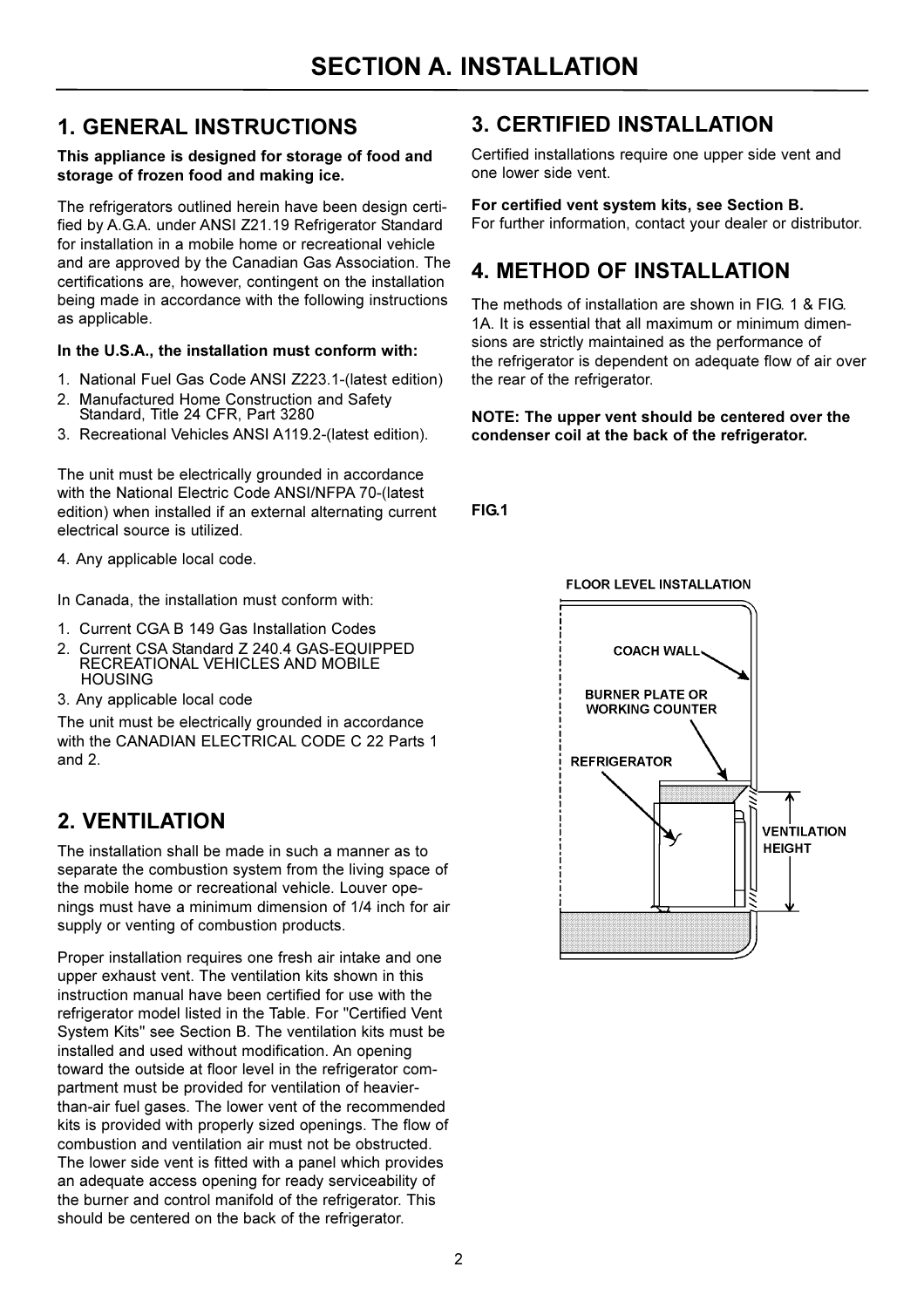

### **5. VENTILATION HEIGHTS**

Refer to FIG 1 & FIG. 1A., Pages 1 & 2

| * Minimum Ventilation<br>Height "N" |       |  |  |
|-------------------------------------|-------|--|--|
| <b>INCHES</b>                       | мм    |  |  |
| 21.0                                | 533   |  |  |
| 22.0                                | 558.8 |  |  |
|                                     |       |  |  |

These dimensions represent the minimum height allowable. It is recommended the Upper Vent be located to the maximum possible height of the vehicle for optimum performance in warmer climates.

### **6. CLEARANCES**

Minimum clearances in inches to combustible materials are:

| G: | Top      | י'0   |
|----|----------|-------|
| K۰ | Side     | 0"    |
| Ŀ  | Bottom   | 0"    |
| M: | Rear     | 9/32' |
| N: | See NOTE |       |
| P۰ | See NOTE |       |

NOTE: Clearance "M" is between the rearmost part of the refrigerator and the wall behind the refrigerator.

NOTE: Clearance "N" is the distance between the bottom of the lower vent to the top of upper side vent. For ventilation height, refer to Section A. Installation, Item 5. Ventilation Heights. See FIG. 2.

#### Surfaces directly above and sides adjacent to the flue outlet must be of, or covered with, fireproof material. See FIG. 2.

NOTE: Clearance "P" over top of unit condenser fins is 1/4 inch. This is the minimum height which can be allowed over the condenser fins. Whenever possible, increase this height by up to 11 inches; the more ventilation you provide, the better the performance you can expect from the refrigerator.



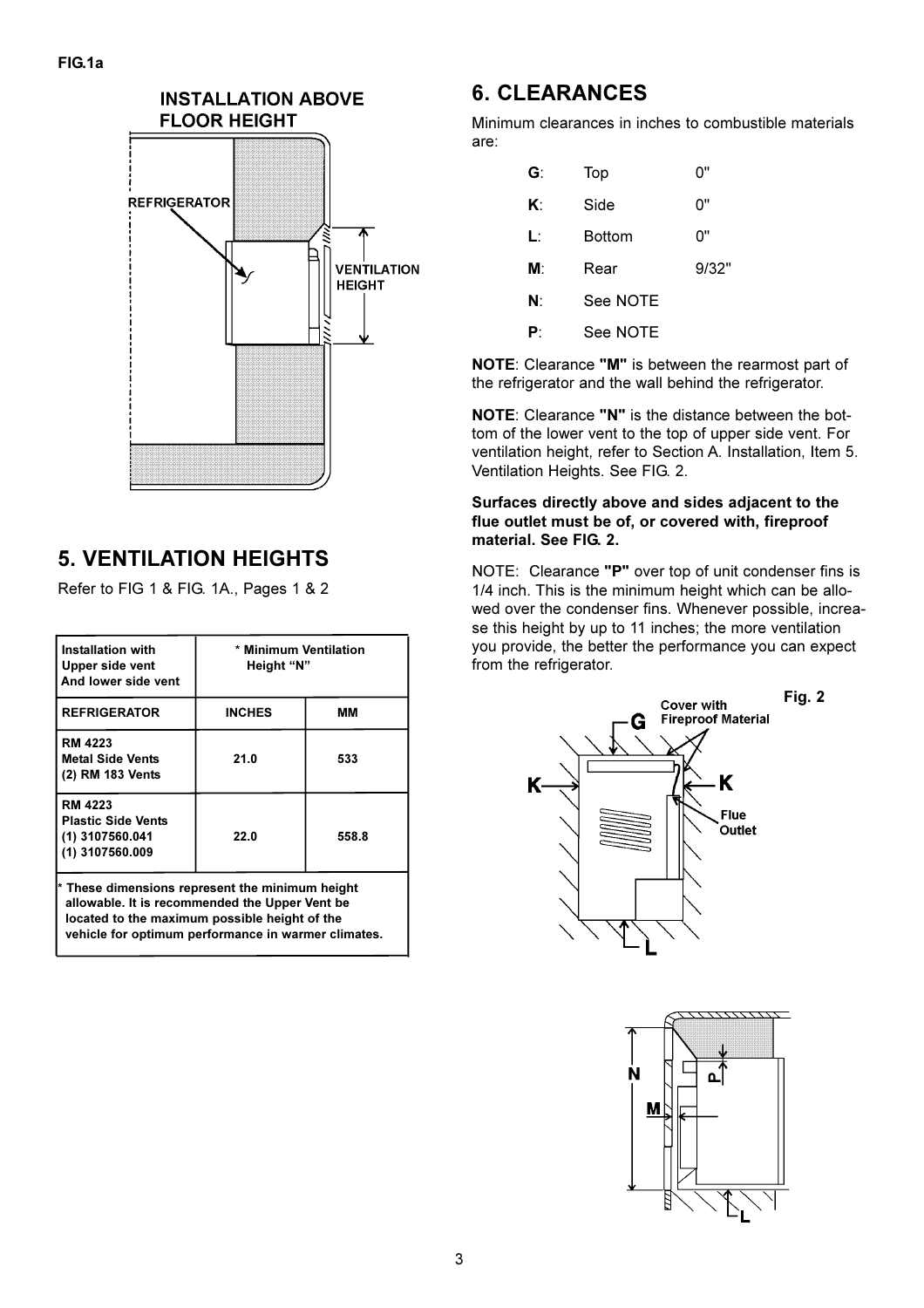### 7. INSTALLING REFRIGERATOR IN **FNCI OSURF**

NOTE: DO NOT install the appliance directly on carpeting. Carpeting must be removed or protected by a metal or wood panel beneath the appliance, which extends at least the full width and depth of the appliance.

The dimensions shown in FIG.3 will give you adequate space for service and proper installation.

 $FIG. 3$ 



| <b>RM 4223</b>                | Overall<br><b>Dimensions</b>            | Installation<br><b>Dimensions</b>                  | Recess<br><b>Dimensions</b>             | Distance between<br>Top of condenser and<br>Top of refrigerator |
|-------------------------------|-----------------------------------------|----------------------------------------------------|-----------------------------------------|-----------------------------------------------------------------|
| Vent<br>Type                  | Height<br>Width<br>Depth<br>B<br>C<br>A | Width<br>Height<br>Depth<br>h<br>d<br>w            | Width<br>Height<br>Depth<br>н<br>W<br>D | e                                                               |
| <b>Dual Metal</b><br>(inches) |                                         | 21-7/32 21-5/32 25-6/32 20-21/32 19-11/32 23-23/32 | 24<br>20-29/32<br>19-9/16               | 1/4"                                                            |
| Side Vents<br>(mm)            | 537<br>539<br>641,5                     | 602,5<br>524,5<br>491                              | 497<br>610<br>530,5                     | 6                                                               |
| (Inches)<br>Dual Plastic      |                                         | 21-7/32 21-5/32 25-6/32 20-21/32 19-11/32 23-23/32 | $*24$<br>20-29/32<br>19-9/16            | 1/4"                                                            |
| (MM)<br>Side Vents            | 539<br>537<br>641,5                     | 524,5<br>491<br>602,5                              | 497<br>$*610$<br>530,5                  | 6                                                               |
|                               |                                         |                                                    |                                         |                                                                 |

\* Depth "D" Dimensions Requirement with Plastic Vent System is Dependant on Vehicle Side Wall Thickness. If the Vehicle Side Wall Thickness is less than 1,5 inches (38mm), the Recessed Depth Dimensions will be required to be Increased Proportionally to the Vehicle Wall Thicknes.

### **A. INSTALLATION**

The refrigerator must be installed in a substantial enclosure and must be level. When installing the refrigerator in the enclosure, all areas within the recess in which the refrigerator is installed must be sealed from the living space.

Make sure that there is a complete seal between the front frame of the refrigerator and the top, sides and bottom of the enclosure. A length of sealing strip is applied to the rear surface of the front frame for this purpose. see FIG. 4. The sealing should provide a complete isolation of the appliance's combustion system from the vehicle interior.

Note: Be careful not to damage the sealing strip when refrigerator is put in place.

**FIG. 4** 

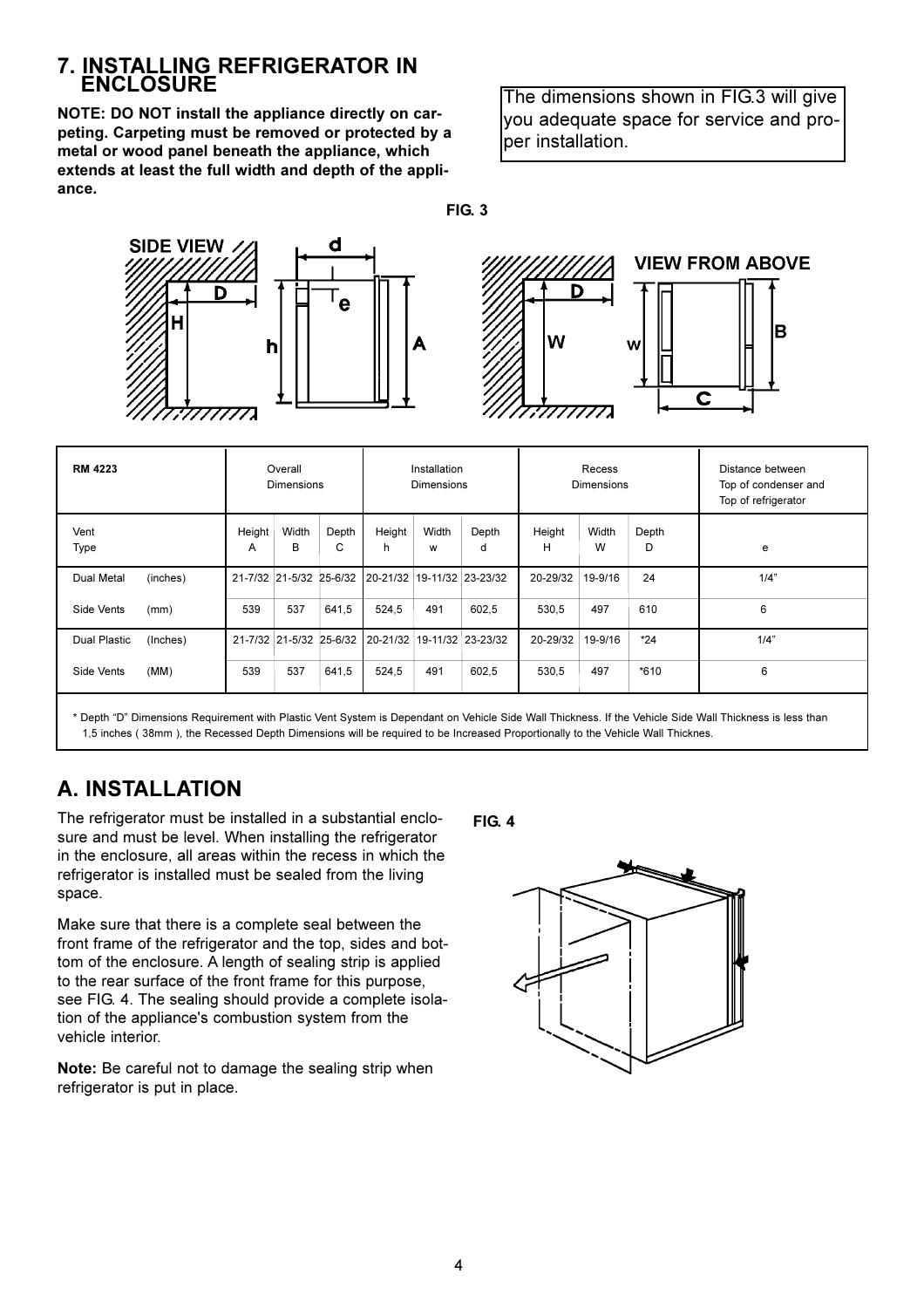### **B. SECURING REFRIGERATOR IN ENCLOSURE**

The refrigerator is installed in the enclosure with eight screws. Six screws are in the front frame and two are in the plate on the rear. See FIG. 5.

#### **FIG. 5**



NOTE: Push refrigerator into enclosure until front frame is tight against the cabinet. First, secure the frame to cabinet with six screws. Second, install the two screws to the floor at the rear of the refrigerator.

Failure to follow the sequence in securing the refrigerator in the enclosure can cause leakage between the frame and cabinet. Any space between the counter, storage area or ceiling and top of the refrigerator should be blocked. The heat produced at the rear of the refrigerator will become trapped in this space, making the top of the refrigerator hot and reducing the efficiency.

The dimensions shown in FIG. 3 will give you adequate space for service and proper installation.

### **8. GAS CONNECTION**

Hook-up to the gas supply line is accomplished at the manual gas shutoff valve, which is furnished with a 3/8" SAE (UNF 5/8" - 18) male flare connection. Always use a backup wrench when connecting the gas supply line to the gas inlet fitting. All completed connections should be checked for leaks with a noncorrosive leak detector. (See FIG. 6 - Gas inlet fitting may have a different orientation than shown).









The gas supply system must incorporate a pressure regulator to maintain a supply pressure of not more than 13.5 inches water column, static (no load).



When testing the gas supply system at test pressures in excess of 1/2 psig, the refrigerator and its individual shutoff valve must be disconnected from the gas supply piping system.

When testing the gas supply system at pressures less than or equal to 1/2 psig, the appliance must be isolated from the gas supply piping by closing its individual manual shutoff valve.

In case detailed instructions on the installation and connection to the gas supply are required, contact your dealer or distributor.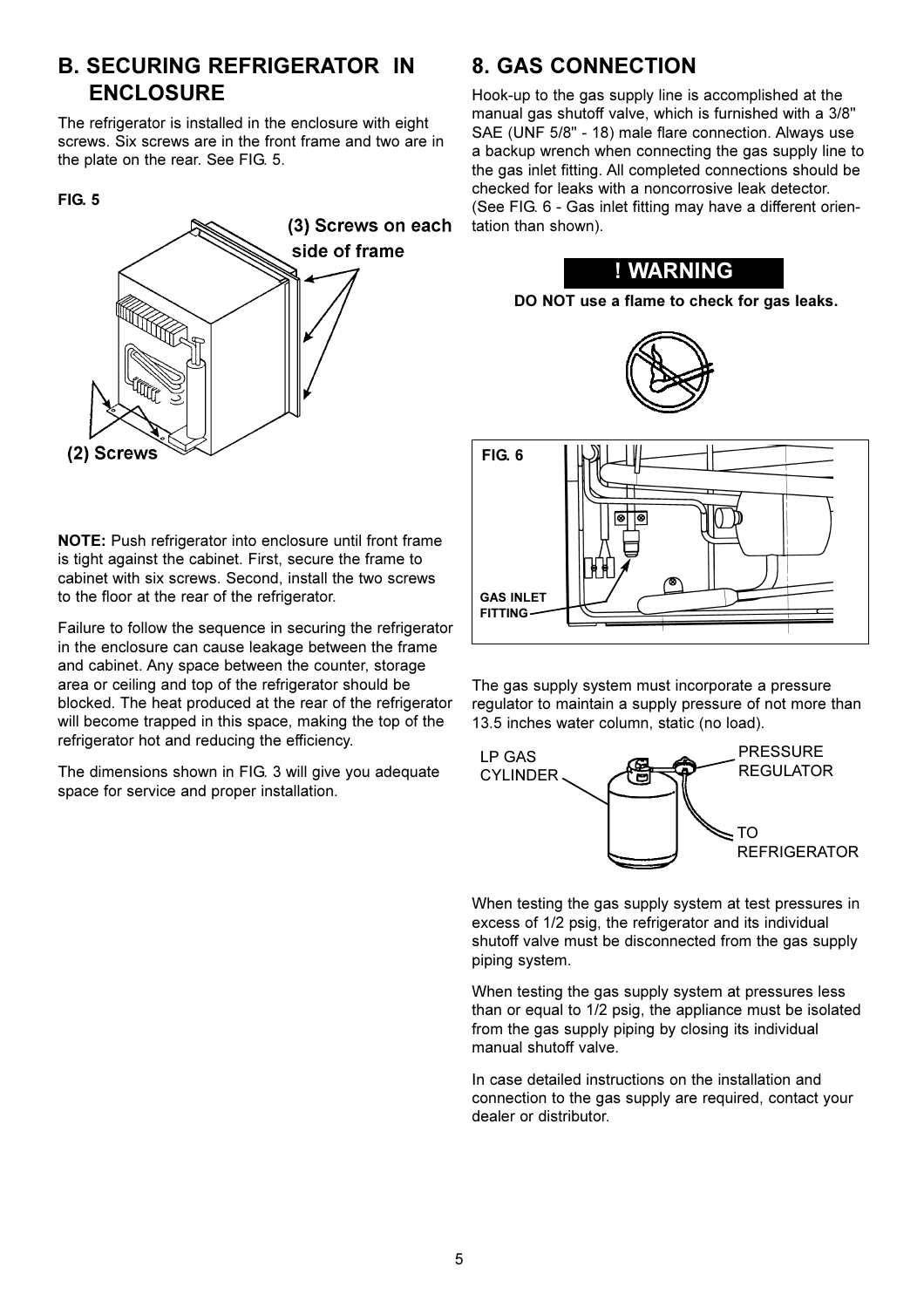### **9. TESTING LP GAS SAFETY SHUTOFF**

The gas safety shutoff must be tested after the refrigerator is connected to LP gas supply.

#### To test the gas safety shutoff, proceed as follows:

- A. Start the refrigerator according to the instructions for LP Gas Operation. See "Section C. Operation Instructions.'
- B. Check that the gas flame is lit. Allow it to burn a few minutes to ensure a full, stable flame.
- C. Turn the gas safety valve (D, FIG. 8) to the "OFF" position. Within 1-2 minutes the gas safety device within the valve should automatically close. An audible "click" from the valve may be heard.
- D. Turn the gas safety valve to the "ON" position  $(D, FIG. 8).$
- E. Without pushing in the knob (D, FIG. 8) of the gas safety device, apply a commercial leak detection solution to the burner jet. No bubbles should appear. Bubbles indicate a gas leak and the safety valve must be replaced by a qualified serviceman.
- F. Rinse the burner jet with water. Light the burner and allow it to burn for five minutes.

### 10. 120 VOLT AC ELECTRICAL **CONNECTION**

The refrigerator is equipped with a three-prong (grounded) plug for protection against shock hazards, and should be plugged directly into a properly grounded three-prong receptacle. DO NOT cut or remove the grounding prong from this plug. The power cord should be routed to avoid direct contact with the burner cover, fuel cover or manual gas shutoff valve knob.

### **11. 12 VOLT DC CONNECTION**

The 125 watt heating element operates the cooling unit when the refrigerator is connected to the battery of the vehicle. It has a current rating of about 10.5 amps; therefore, the wiring from the battery to the refrigerator must be of heavy enough gauge to carry this load satisfactorily without undue voltage drop. To ensure this, the minimum size of wire to be used is 14 A.W.G. The terminal block for connecting the 12V supply cable to the battery is positioned at the lower lefthand corner of the rear side (G, FIG. 8). From this terminal, the connection to the battery should be made using ring-type clamps with tightening bolts to ensure good contact with the battery terminals. Polarity is not important, therefore it does not matter which wire leads to which battery terminal.

#### DO NOT connect lights or any other electrical components to the same circuit that is used by the refrigerator.

#### **IMPORTANT:**

To prevent the refrigerator from being left on and draining the battery when the vehicle's engine is not running and charging the battery, it is recommended that an automatic cutout relay be installed between the battery and the refrigerator toggle switch so that the refrigerator will not draw current when the vehicle ignition is switched off. Alternatively, a suitable plug and receptacle should be installed in the 12V supply line so that the refrigerator can be disconnected from the supply, as necessary.

#### **FUSE**

A 12 amp (continuous rating) fuse should be incorporated in the wiring of the DC supply, as near to the battery as possible. The fuse must be in the side of the wiring which is not connected to the chassis. For example, if the vehicle has a negative ground, the fuse must be in the positive side of the wiring.

### **12. CHANGING DOOR HINGES FROM ONE SIDE TO THE OTHER**

If required, the door hinges can be moved to the opposite side. Reverse the door hang in the following way:

- A. Unscrew the upper hinge pin, taking care not to lose the set of washers and bushings.
- B. Lift the door from the lower hinge pin. If decorative door panel is to be installed, proceed to Step 13.
- C. Unscrew the pin and mount it on the opposite side hinge.
- D. Unscrew the travel catch and mount it on the opposite side.
- E. Replace door on lower hinge pin. Replace upper hinge pin and bushings removed in Step A.
- F. Check that the door closes properly and seals all around.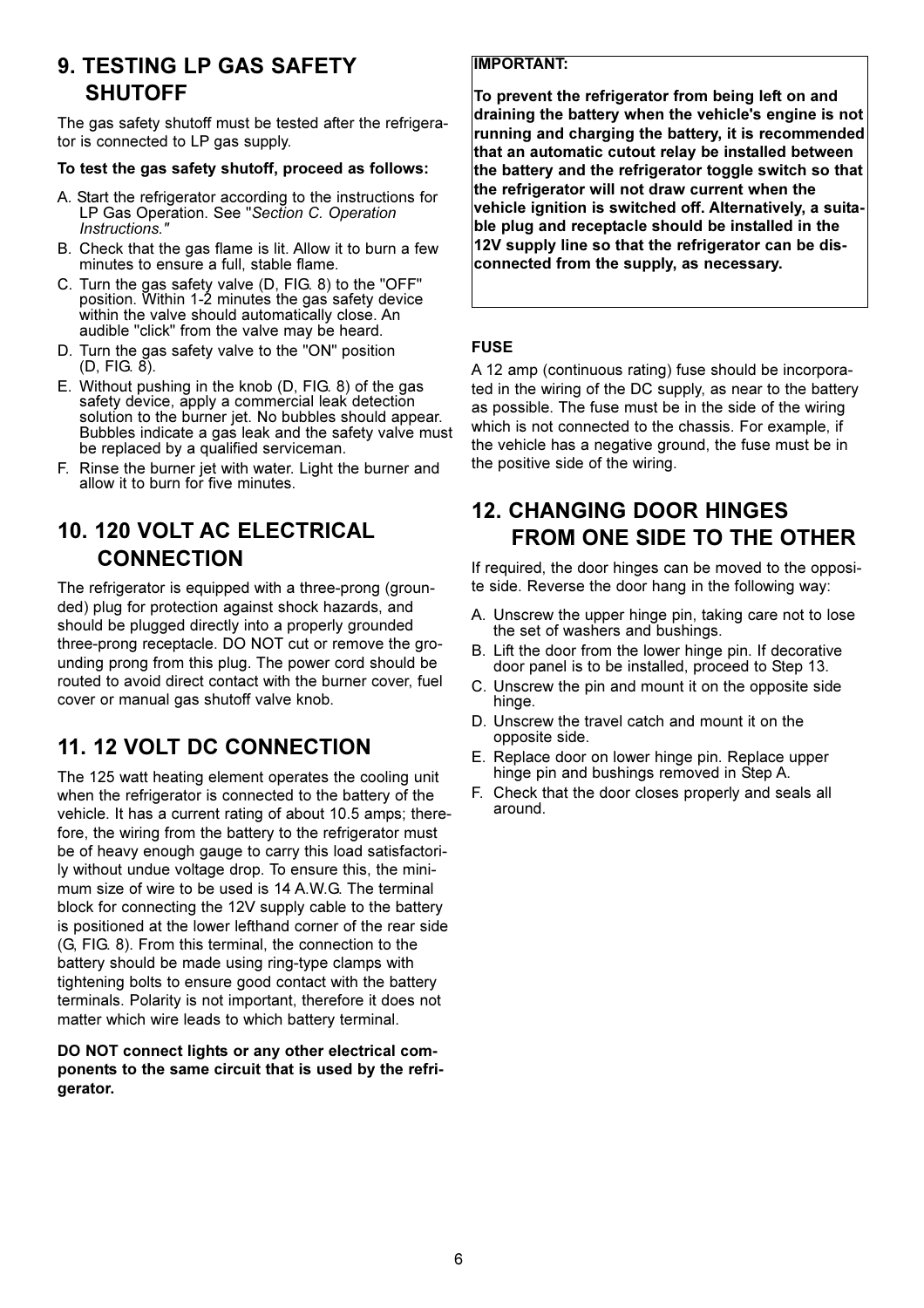### **13. INSTALLATION OF DECORATIVE DOOR PANEL**

The door panel can easily be mounted. The dimensions of the panel must be:

| Height           | $19 - 3/4"$ |
|------------------|-------------|
| Width            | 17-27/32"   |
| <b>Thickness</b> | Up to 1/8"  |
| Weight           | $49$ lbs.   |
|                  |             |

- A. Remove the door. See Section 12.
- B. Remove the lower trim molding. (NOTE: Trim molding is not installed on new units in cartons)
- C. Fit the new panel in place and slide it up as far as possible.
- D. Fit the trim molding back in place.

### **SECTION B. CERTIFIED VENT SYSTEMS**

| <b>VENT KIT OPTIONS</b>                                                                                                                                            | <b>COMPONENTS</b>                   | PART NO.    |  |  |  |  |  |
|--------------------------------------------------------------------------------------------------------------------------------------------------------------------|-------------------------------------|-------------|--|--|--|--|--|
| <b>DUAL METAL SIDE</b>                                                                                                                                             | * RM 183 Upper Metal Side Vent      | 8030211.332 |  |  |  |  |  |
| <b>VENTS</b>                                                                                                                                                       | * RM 183 Upper Metal Side Vent      | 8030211.332 |  |  |  |  |  |
|                                                                                                                                                                    | ** Power Ventilator Optional        | 3108705.751 |  |  |  |  |  |
| <b>DUAL PLASTIC SIDE</b>                                                                                                                                           | * Upper Plastic Side Vent           | 3107560.041 |  |  |  |  |  |
| <b>VENTS</b>                                                                                                                                                       | * Lower Plastic Side Vent           | 3107560.009 |  |  |  |  |  |
|                                                                                                                                                                    | <b>** Power Ventilator Optional</b> | 3108705.751 |  |  |  |  |  |
| * Vent System Requires One Each.                                                                                                                                   |                                     |             |  |  |  |  |  |
| ** Alternative instructions forwarded with ventilator kit. Used in conjunction with<br>upper and lower side vents at minimum vent heights for optimum performance. |                                     |             |  |  |  |  |  |

### **SECTION C. OPERATING INSTRUCTIONS**

#### $\mathbf 1$ **IMPORTANCE OF LEVELING A REFRIGERATOR**

In an absorption refrigerator system, ammonia is liquefied in the finned condenser coil at the top of the refrigerator. The liquid ammonia then flows into the evaporator (inside the freezer section) and is exposed to a circulating flow of hydrogen gas, which causes the ammonia to evaporate, creating a cold condition in the freezer.

The tubing in the evaporator section is specifically sloped to provide a continuous movement of liquid ammonia downward by gravity through this section. If the refrigerator is operated when it is not level and the vehicle is not moving, liquid ammonia will accumulate in sections of the evaporator tubing. This will slow the circulation of hydrogen and ammonia gas, or in severe cases, completely block it, resulting in a loss of cooling.

Remember to level the vehicle when stopping for more than an hour, otherwise the cooling unit could be permanently damaged due to overheating if it is left "ON".

When the vehicle is moving, the leveling is not critical as the rolling and pitching motion of the vehicle will pass to either side of level, keeping the liquid ammonia from accumulating in the evaporator tubing.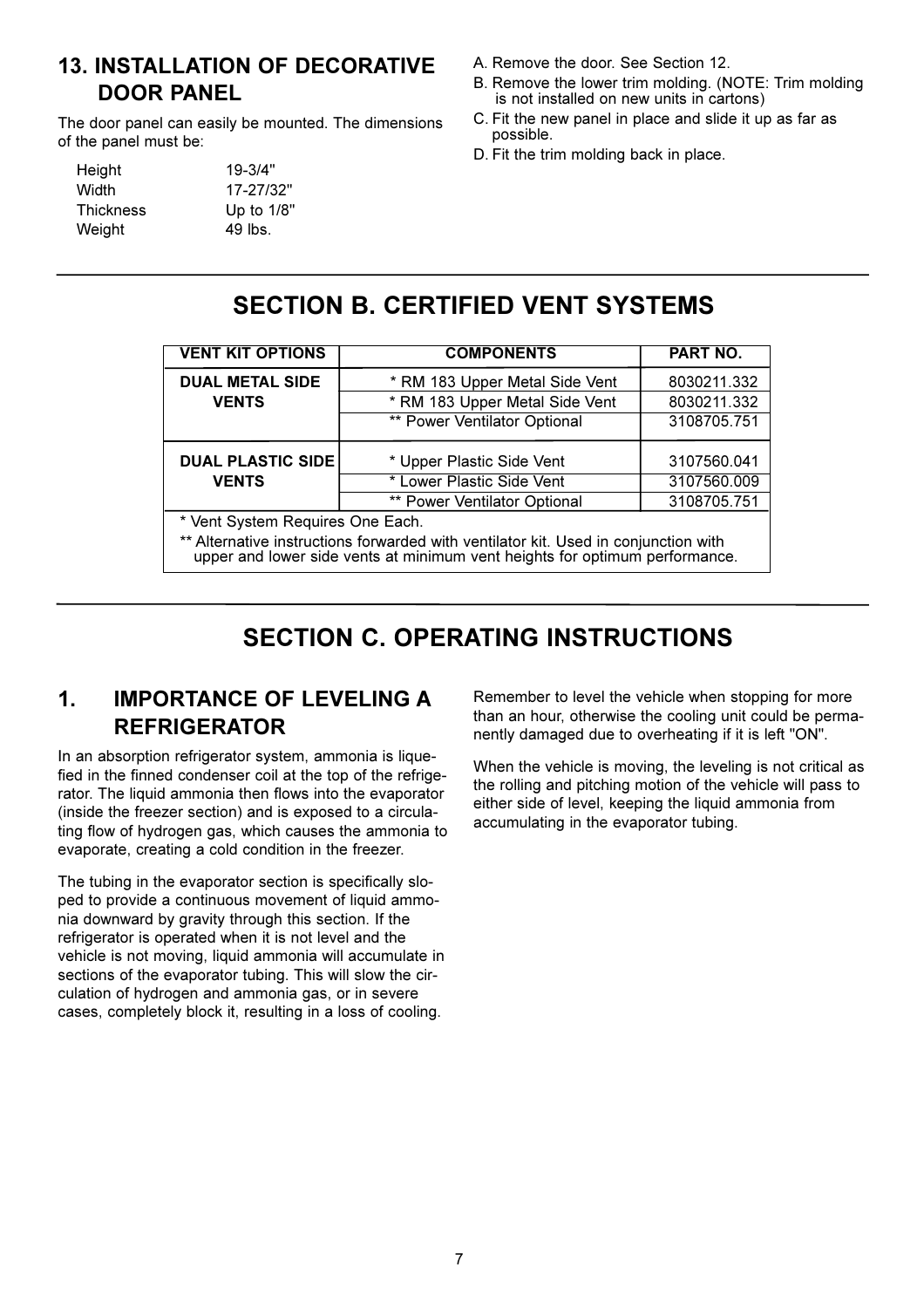### 2. CONTROLS

The gas and electric controls are located at the rear of the refrigerator and are accessible through the lower vents in the outside wall of the vehicle. See FIG. 8.

| А |     | DC ON/OFF SWITCH                     |
|---|-----|--------------------------------------|
| в | =   | AC ON/OFF SWITCH                     |
| C |     | <b>ELECTRIC</b><br><b>THERMOSTAT</b> |
| D |     | <b>GAS ON/OFF VALVE</b>              |
| F | =   | PIEZO IGNITER                        |
| F | =   | <b>GAS THERMOSTAT</b>                |
| G | $=$ | DC TERMINAL BLOCK                    |
| н |     | <b>GAS INI FT FITTING</b>            |
|   |     |                                      |



### **3. OPERATING INSTRUCTIONS**

### **A. LP GAS OPERATION**

After initial installation, servicing, or changing gas cylinders, etc., the gas line may contain some air which should be allowed to escape by briefly turning on the refrigerator or other gas appliances. This will ensure that the flame lights immediately. See FIG. 8 for control location and identification.

- 1) Open the shutoff valve of the gas bottle. Check that there is enough gas. Open any on-board shutoff valve which is in the gas line to the refrigerator.
- 2) Open the lower vent at the rear of the refrigerator on the outside of the vehicle, and switch the electrical toggle switches A and B to the "OFF" position.
- 3) Turn the gas thermostat control (F) to the highest setting.
- 4) Depress the knob (D) of the flame failure device, turn it to position "ON", and hold it down while depressing the piezo igniter button (E) several times in quick succession (a click should be heard each time it is depressed).
- 5) Keep the knob depressed for a further 10-15 seconds.
- 6) Release the knob and check for flame by looking through the opening in the metal burner cover.
- 7) If the burner has not lit, repeat the lighting procedure. If the burner fails to light within a couple of attempts, contact a qualified technician or your dealer.

NOTE: The refrigerator has a flame failure device which will automatically shut off the gas to the burner if the flame is blown out. While the knob (D) is being held in, this device is temporarily inoperative.

- 8) If the ambient temperature is above 80°F and/or the door of the refrigerator is opened frequently the knob (F) should be left in higher position.
- 9) To terminate gas operation, turn knob (D) to the 'OFF" position.

DO NOT attempt to operate the refrigerator by both gas and electricity at the same time. Always ensure that one method of operation is turned off before using the alternate energy source.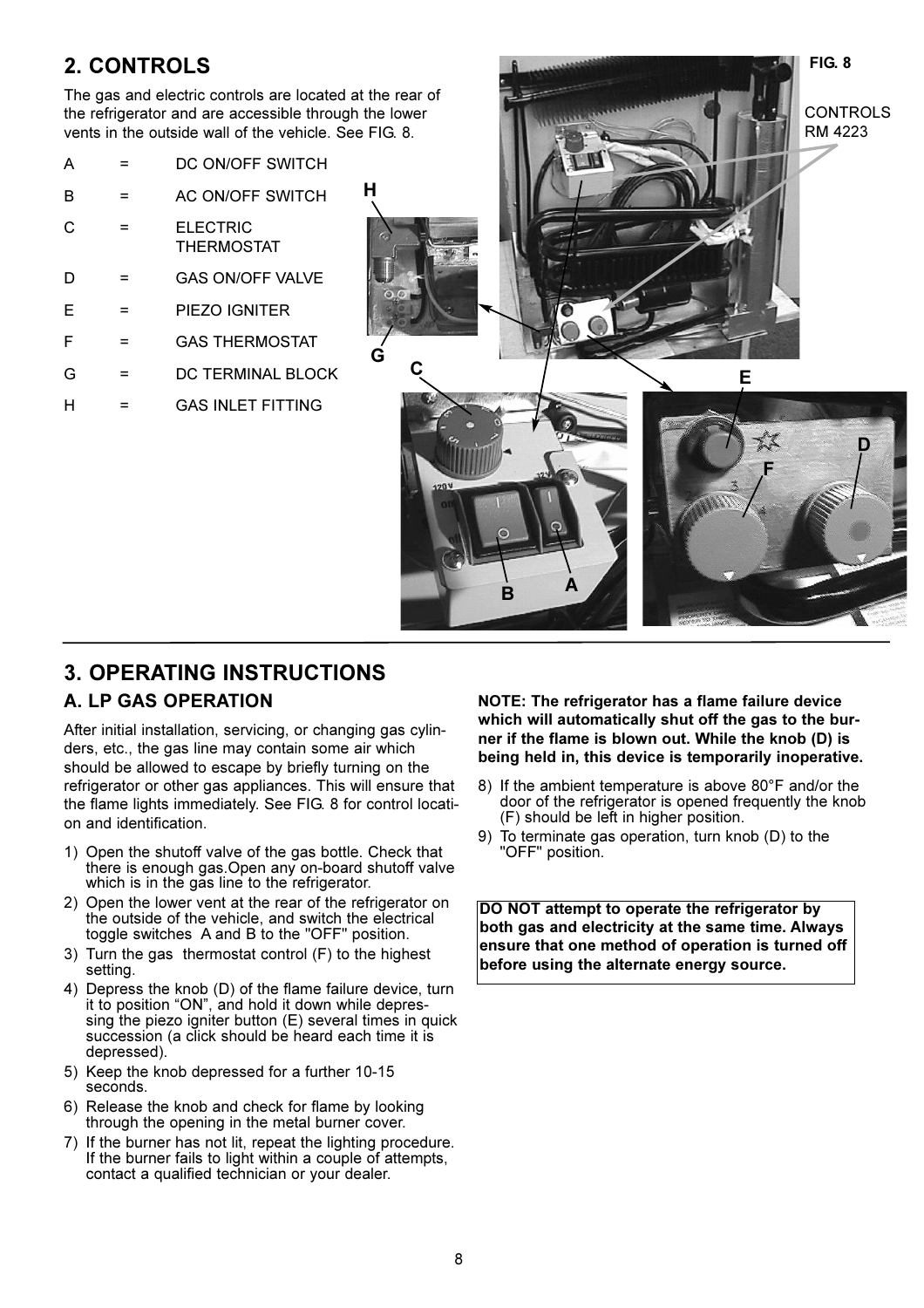### ! WARNING

Most LP gas appliances used in recreational vehicles are vented to the outside of the vehicle. When parked close to a gasoline pump, it is possible that the gasoline fumes could enter this type of appliance and ignite from the burner flame, **CAUSING A FIRE OR AN EXPLOSION.** 

FOR YOUR SAFETY, it is recommended that all LP gas appliances which are vented to the outside should be shut off when refueling.

The refrigerator must be shut off during refueling.

### **B. ELECTRIC OPERATION**

#### 12V DC / 120V AC OPERATION

In the case of the RM4223, the refrigerator works continuously on DC operation (no thermostat control).

On AC operation, the temperature is controlled by a thermostat. The thermostat knob (C, in FIG. 8) should be set to position 4-5 in normal working conditions. If the ambient temperature is high and/or fresh food is put into the refrigerator you may set the refrigerator to a higher setting.

If you wish a higher temperature in the cooling compartment, set the knob to a lower position.

#### 3. TO TERMINATE ELECTRIC OPERATION

To terminate electric operation, turn switches (A and B) to the "OFF" position.

**NOTE: NEVER OPERATE THE REFRIGERATOR ON MORE THAN ONE ENERGY SOURCE AT A TIME.** 

### **4.HOW TO USE THE REFRIGERATOR**

#### **A. FOOD STORAGE COMPARTMENT**

The storage compartment is completely closed and unventilated, which is necessary to maintain the required low temperature for food storage. Consequently, foods having a strong odor or those that absorb odors easily should be covered. Vegetables, salads, etc. should be covered to retain their crispness. The coldest positions in the refrigerator are under the cooling fins and at the bottom of the refrigerator. The warmer areas are on the upper door shelves. This should be considered when placing different types of food in the refrigerator.

The refrigerator is designed for the storage of fresh foods, milk, etc. It is not intended for the storage of frozen food. The internal volume of the refrigerator is 2,5 cubic feet, net.

#### NEVER PUT HOT FOOD INTO THE REFRIGERATOR.

Avoid using large dishes and do not stack food or food containers too closely as this interferes with the circulation of cold air within the cabinet.

If possible, start the refrigerator on gas or AC the day before it is to be used, to allow time for the interior to be cooled. It is then preferable to load the refrigerator with food which has been precooled in your household refrigerator, or in the market.

Before moving the vehicle, make sure that all containers are tightly covered to avoid spills. If required, crumpled paper may be packed between bottles and other items to prevent shifting while traveling.

Engage the travel catch at the top of the front corner of the door before moving the vehicle.

#### **B. DEFROSTING**

To defrost, take out any food, etc. then turn off the gas valve or switch of the DC/AC supply to the refrigerator. Leave the refrigerator door open and place a suitable dish or other receptacle under the evaporator to catch the defrost water.

When all the frost has melted, any remaining drops of water in the refrigerator should be wiped up with a clean cloth.

### ! CAUTION

DO NOT use a hot air blower. Permanent damage could result from warping the metal or plastic parts. DO NOT use a knife or an ice pick, or other sharp tools to remove frost from the freezer shelf.

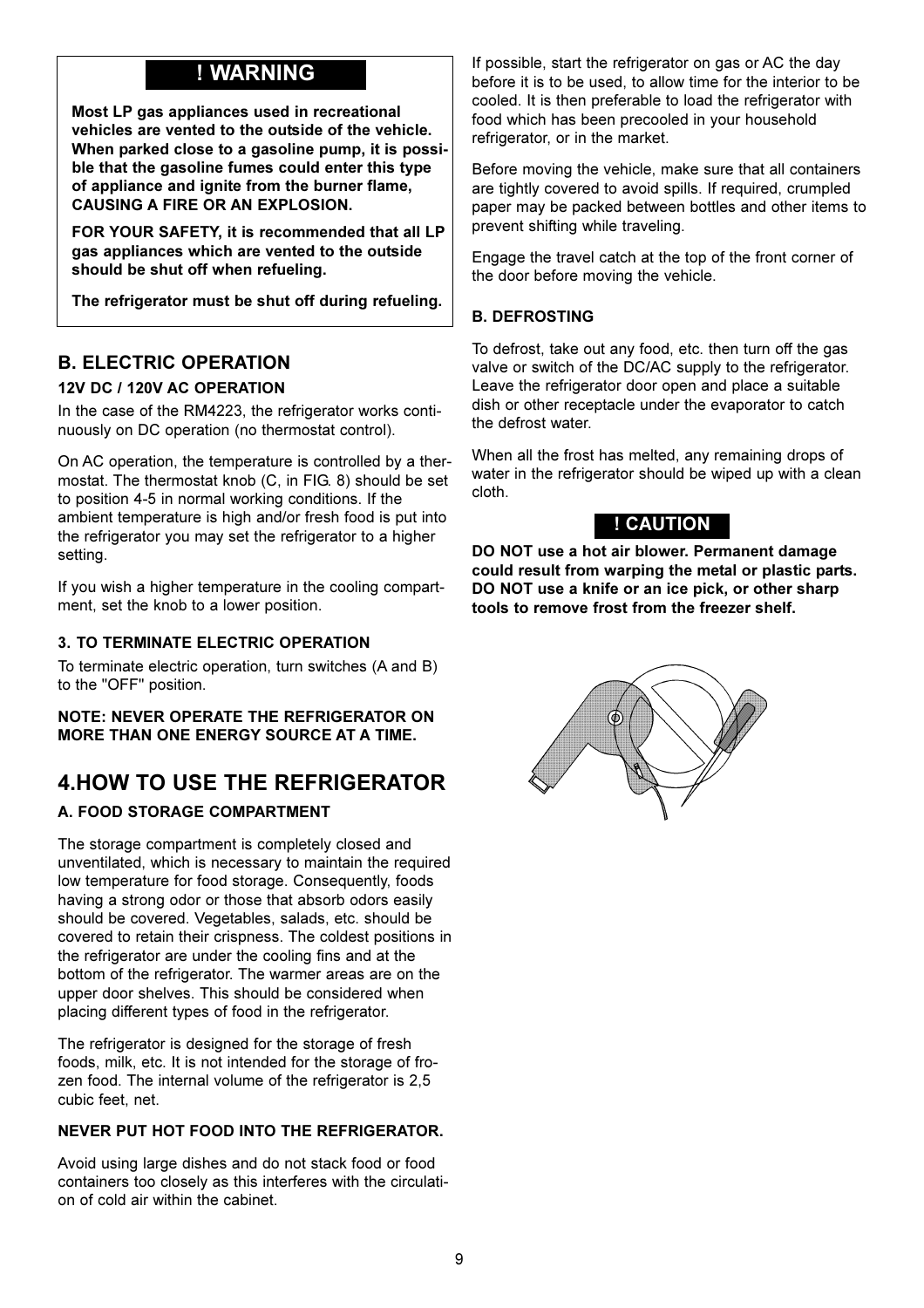#### **E. CLEANING**

Cleaning the refrigerator is usually done after it is defrosted or put into storage. To clean the interior of the refrigerator, use lukewarm water and a mild dishwashing detergent. Use only warm water to clean the finned evaporator, gaskets, ice trays and shelves. **NEVER** use strong chemicals or abrasives to clean these parts as the protective surfaces will be damaged. It is important to always keep the refrigerator clean.

#### F. SHUTOFF (STORAGE PROCEDURE)

Place the toggle switches for DC and AC operation to the "OFF" position or turn the gas valve to position "OFF", as applicable. See FIG. 8.

When not in use, the refrigerator should be emptied, cleaned and dried and the door left open so that fresh air can circulate inside.

The travel latch placed in the second hole will hold the door ajar and allow air to circulate.

### ! CAUTION

DO NOT store explosive substances in the refrigerator, such as cigarette lighter gas, petrol, ether or the like.

### **SECTION D. MAINTENANCE & SERVICE TIPS FOR THE SERVICE TECHNICIAN**

The user should be aware of service that must be done on a regular schedule to keep the refrigerator operating properly. The service should only be performed by a qualified technician who is familiar with LP gas systems and refrigerators.

### **1.REFRIGERATOR REMOVAL**

Before working on, or removing the refrigerator, make sure the electrical supply (AC and DC) is turned OFF before leads are disconnected. Shut off the gas supply. Disconnect and cap the gas supply line. Loosen the screws anchoring the refrigerator to the enclosure and slide the refrigerator out of the compartment.

Replacement is the reverse of removal. Check all connections for gas leaks. Refer to Section A, Item 1 through 13 of Installation Instructions.

### **2. PERIODIC MAINTENANCE**

To keep a Dometic refrigerator operating efficiently and safely, periodic inspection and cleaning of several components once or twice a vear is recommended.

A. It is important to keep the area at the back of the refrigerator clean. Check the lower vent, upper vent and area between these openings for any obstructions such as bird/insect nests, spider webs, etc. Clean the coils on the back of the refrigerator. Use a soft brist led brush to dust off the coils.

#### NOTE: AVOID SPRAYING WATER THROUGH THE REFRIGERATOR VENTS WHEN WASHING THE RV.

It is important to keep the refrigerator vent area free from combustible material, gasoline and other flammable vapors or liquids.

B. Check all connections in the LP gas system (at the back of the refrigerator) for gas leaks. The LP gas supply must be turned on. Apply a noncorrosive bubble solution to all LP gas connections. The appea rance of bubbles indicates a leak and should be repaired immediately by a qualified serviceman<br>who is familiar with LP gas systems and refrigerators.

### ! WARNING

DO NOT USE A FLAME TO CHECK FOR GAS LEAKS.

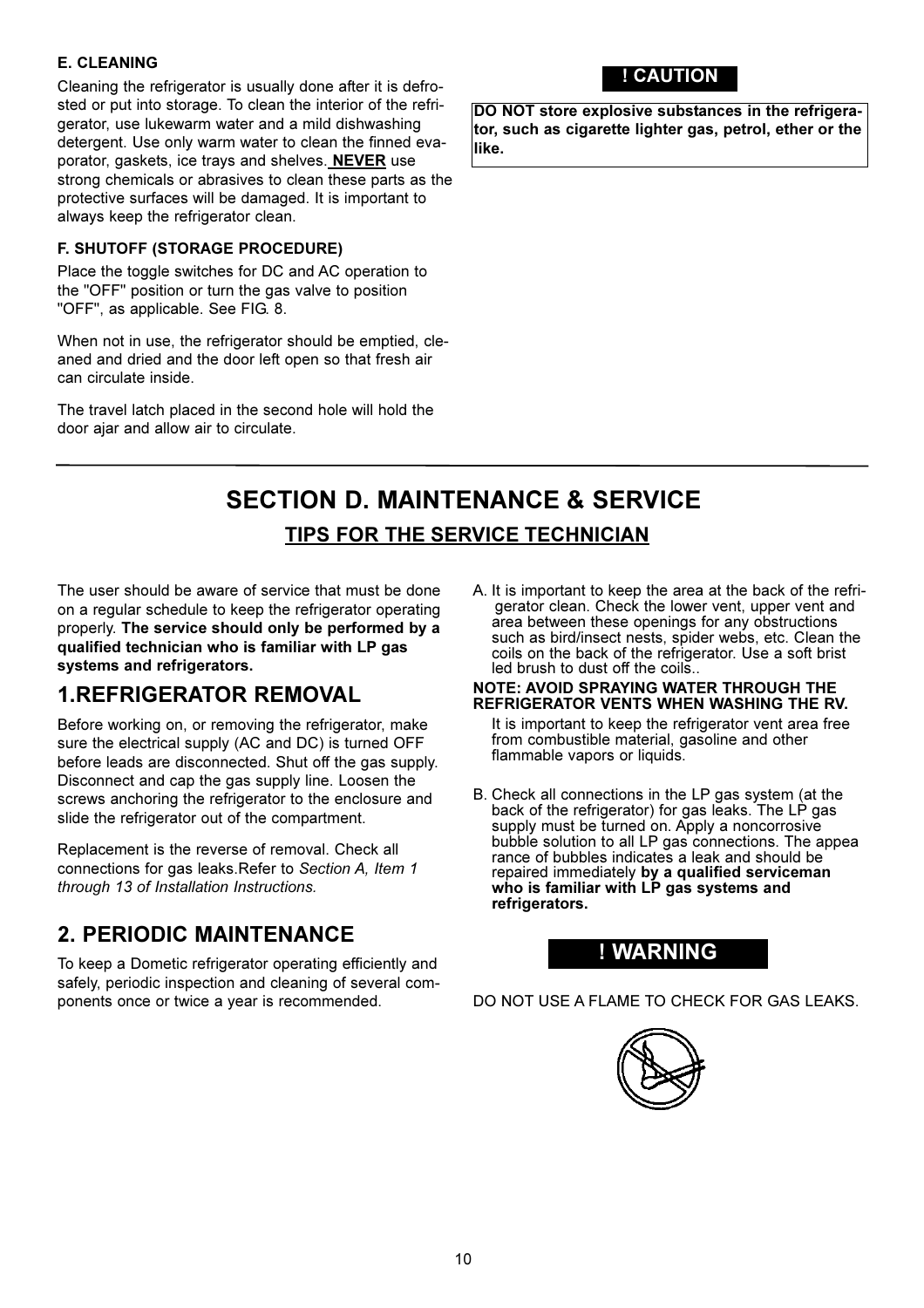#### C. Examination and Cleaning of Flue, Burner and Jet

Once or twice a year, look through the opening (see FIG. 9) in the burner box and examine the appearance of the burner flame which should be predominantly blue in color when the gas thermostat knob is set to its highest position. (Refer to FIG. 10).

If this is not the case, clean the flue, burner, jet, etc. (see section D and E).

#### **FIG. 9**



**FIG. 10** 

**CLEAR BLUE COLOR OF FLAME** 



#### D. Cleaning of Burner, Burner Jet (Refer to FIG.11)

Proceed as follows:

- 1) Turn off the gas at the gas bottle.
- 2) By using a phillips screwdriver, remove the screw (B) and carefully withdraw the burner cover box. Clean the inside of the box of soot and other deposits.
- 3) To clean the burner, unscrew the screw (C) that fixes the burner on the boiler tube and be careful in order not to lose the washer.
- 4) Clean the inside of the burner.
- 5) To examine and eventually clean the burner jet, unscrew the gas pipe union  $(K)$  and pull out the burner jet (L).
- 6) Clean the jet by washing it in alcohol and blowing it through with air.

### ! CAUTION

DO NOT use a wire or pin when cleaning the burner jet as damage can occur to the precision opening. This can cause damage to the refrigerator or create a fire hazard.



NOTE: The jet fitted to this refrigerator is a size<br>"43" which is suitable for use on propane gas at 11 inches water column. The orifice in the jet is very small and must never be cleaned by means of a pin or similar instrument as this would damage the orifice. It must only be cleaned as described above.

7) Reassemble the components in the reverse order to that described above.



**FIG. 12** 



#### E. CLEANING OF FLUE TUBE, FLUE BAFFLE Proceed as follows:

- 1) To clean the flue tube and the flue baffle, it is neces sary to withdraw the refrigerator out of the recess. See Section D, Item 1.
- 2) By using a phillips screwdriver, remove the screw (B, in FIG. 11) and carefully withdraw the burner cover hov
- 3) Place a piece of paper or cloth between the boiler tube (E, in FIG. 11) and the burner assembly, to catch falling deposits.
- 4) Remove the "T-piece" (A, in FIG. 12) at the top of the flue by unscrewing the screw (B, in FIG. 12) that fixes it to the flue pipe.
- 5) Carefully takeout the flue baffle (C, FIG. 12) and clean.
- 6) Clean the flue tube of soot, etc. with the aid of a spe cial flue brush, available from your supplier.

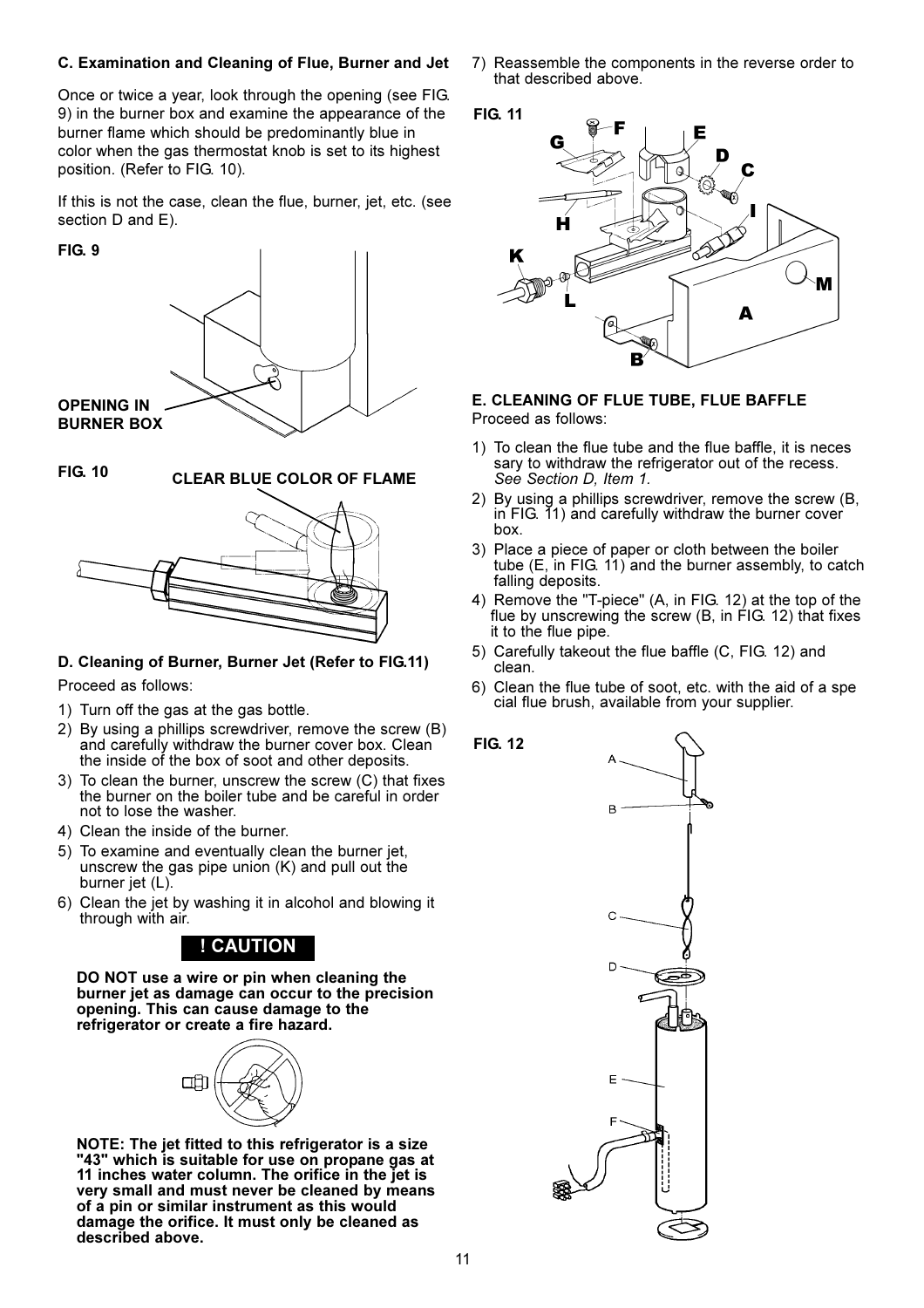- 7) Reassemble the components in the reverse order to that described for removal, taking care to remake the gas connections soundly, and not forgetting to refit<br>the flue baffle.
- 8) Reinstall the refrigerator in its recess. Connect the gas and electrical supplies, and check for gas leaks.<br>Light the burner and check the appearance of the flame to ensure that it is predominantly blue (when the thermostat is at "HIGH"), then leave the<br>refrigerator on "test" for at least an hour.

### **3. TROUBLESHOOTING**

If the refrigerator fails to work, check the following points before calling a service technician:

- A. Instructions for STARTING THE REFRIGERATOR, Section C, have been followed.
- B. The refrigerator is level.
- C. If it is possible to start the refrigerator on any of the connected sources of energy.
- D. If the refrigerator fails to work on GAS, check:
	- That the gas bottle is not empty. 1)
	- $2)$ That all LP Gas valves in the supply line to the refrigerator are open.

#### NOTE: The following checks should be performed only by a qualified technician.

- $3)$ That sparks are generated by the piezo ignitor.
- $4)$ That the flame continues to burn after releasing the knob of the flame failure device  $(B, \text{ in } FIG. \delta)$ . If not, the thermocouple may be loose or defective.
- E. If the refrigerator fails to work DC, check:
	- That the DC supply is connected to the  $1)$ refrigerator.
	- $2)$ That the fuse on the DC supply is intact.
	- $3)$ That the DC switch is set to the "ON" position (A, in FIG. 8).
- F. If the refrigerator fails to work on AC, check:
	- $1)$ That the AC supply is connected to the refrigerator.
	- $2)$ That the fuse on the AC supply is intact.
	- $3)$ That the AC switch is set to the "ON" position.
	- $4)$ That the AC thermostat is not set to the "0" position.

G. If the refrigerator is not cold enough it may be because:

- $1)$ The ventilation is inadequate, because of reduced area of the ventilation passages (partial blockage of grilles from wire mesh, etc.).
- The evaporator is frosted up.  $2)$
- $3)$ The temperature control setting is incorrect.
- The gas pressure is incorrect. Check the  $4)$ pressure regulator.
- $5)$ The ambient temperature is too high.
- $6)$ Too much warm food is loaded at one time.
- The door is not properly closed or the magnetic  $7)$ sealing strip is defective.

All of the previous instructions are to be followed closely. This refrigerator is quality guaranteed; however, we are not responsible for any failures caused by improper adjustments and unfavorable installation conditions. If assistance is required, contact the service point or distributor service department.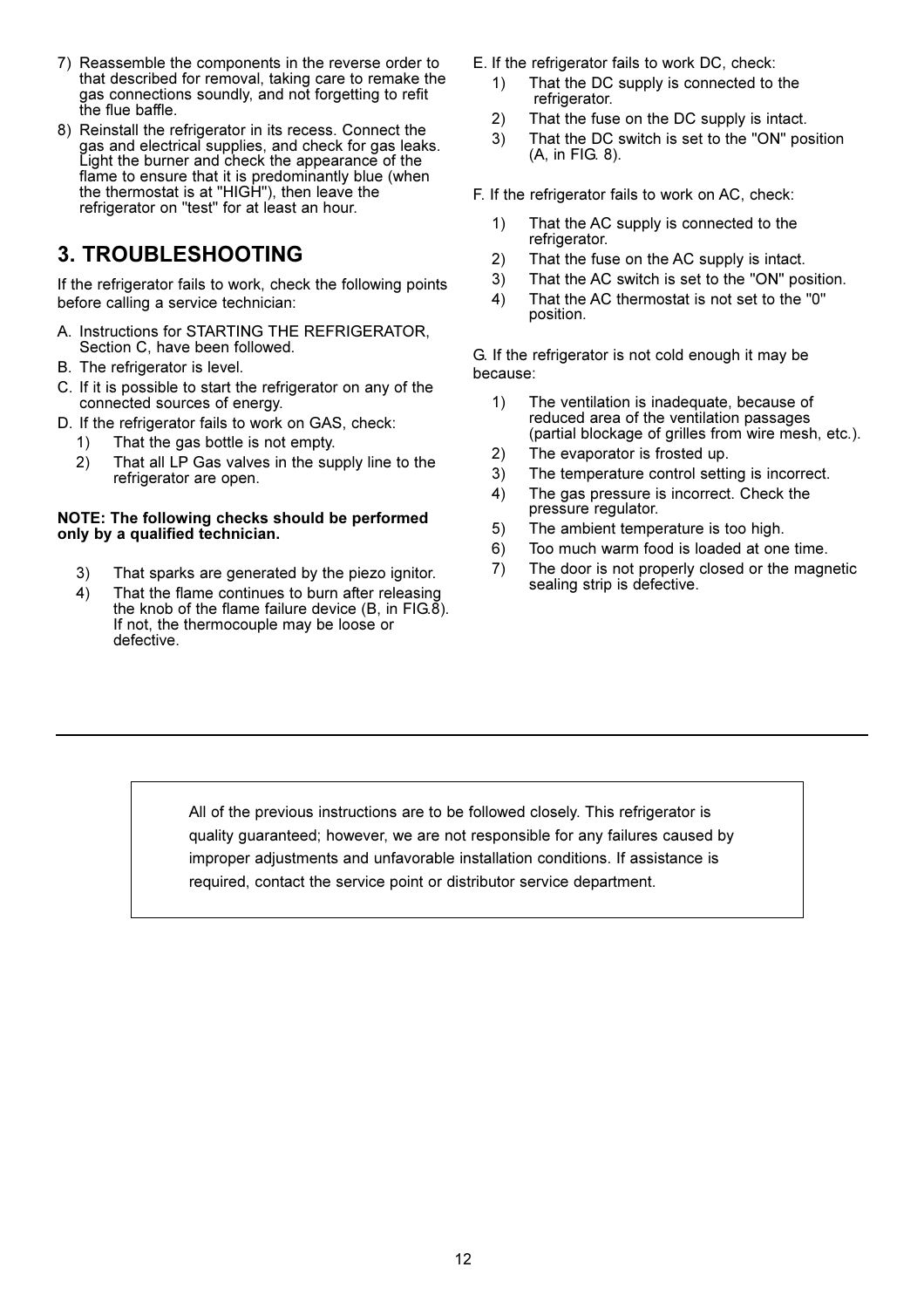# **A>DOMETIC**

**ÉTATS-UNIS** SERVICE OFFICE The Dometic Corp.

Téléphone :  $(219)$  463-4858

**CANADA** Dometic Dist

866 Langs Dr. Cambridge, Ontario Canada N3H 2N7

Téléphone :  $(519)$  653-4390

**CLIENTÈLE** 

800 544-4881

509 So. Poplar St. La Grange. IN 46761 VEUILLEZ PRENDRE CETTE INFORMATION EN NOTE POUR RÉFÉRENCE ULTÉRIEURE

| Numéro de modèle  | Nun |
|-------------------|-----|
| Numéro de produit |     |
| Date d'achat      | Non |

### néro de série

n du détaillant

# **RÉFRIGÉRATEUR DE MODÈLE RM 4223**

### Installation dans une maison mobile ou un véhicule récréatif

Fonctionne au G.P.L., 12 V en c.c. ou 120 V en c.a.

### ! MISE EN GARDE

### POUR LA SÉCURITÉ DES ENFANTS

DANGER : Les enfants risquent de se faire enfermer dans l'appareil. Avant de jeter un vieux réfrigérateur, retirer les portes et laisser les clayettes en place afin d'empêcher les enfants d'y pénétrer.

### POUR VOTRE SÉCURITÉ

En cas d'odeur de gaz :

- 1. Fermer la soupape principale pour arrêter l'alimentation en qaz.
- 2. Ouvrir les fenêtres.
- 3. Ne pas toucher aux interrupteurs électriques.
- 4. Éteindre toute flamme nue.
- 5. Appeler immédiatement le fournisseur local de gaz.

### **POUR VOTRE SÉCURITÉ**

Ne pas ranger ou utiliser de l'essence ou autres liquides ou vapeurs inflammables près de cet appareil ou de tout autre appareil.

### ! MISE EN GARDE

Toute installation, réglage, modification, réparation ou entretien inadéquat peut causer des blessures ou des dégâts matériels. Se référer à ce manuel. Pour toute assistance technique ou information supplémentaire, consulter un technicien qualifié, une entreprise de service aprèsvente ou le fournisseur de gaz.

### ! AVIS

Cet appareil doit être réparé uniquement par une entreprise de service aprèsvente agréée. Toute modification de l'appareil peut être extrêmement dangereuse et causer des blessures graves, voire mortelles.

**RÉFRIGÉRATEUR** 

**MODÈLE** 

**RM 4223** 

## **CONSIGNES D'INSTALLATION ET D'UTILISATION**

**Dometic GmbH** In der Steinwiese 16 D- 57074 Siegen **ALLEMAGNE** 

821 2686-05  $11/03$ 

| <b>TABLE DES MATIÈRES</b>                                         | Page |
|-------------------------------------------------------------------|------|
| Installation                                                      |      |
|                                                                   |      |
| Consignes d'utilisation 19<br>Entretien et service après-vente 22 |      |

**RENSEIGNEMENTS IMPORTANTS LIRE ATTENTIVEMENT** 





**NUMÉRO DU SERVICE** 

**D'ASSISTANCE À LA** 

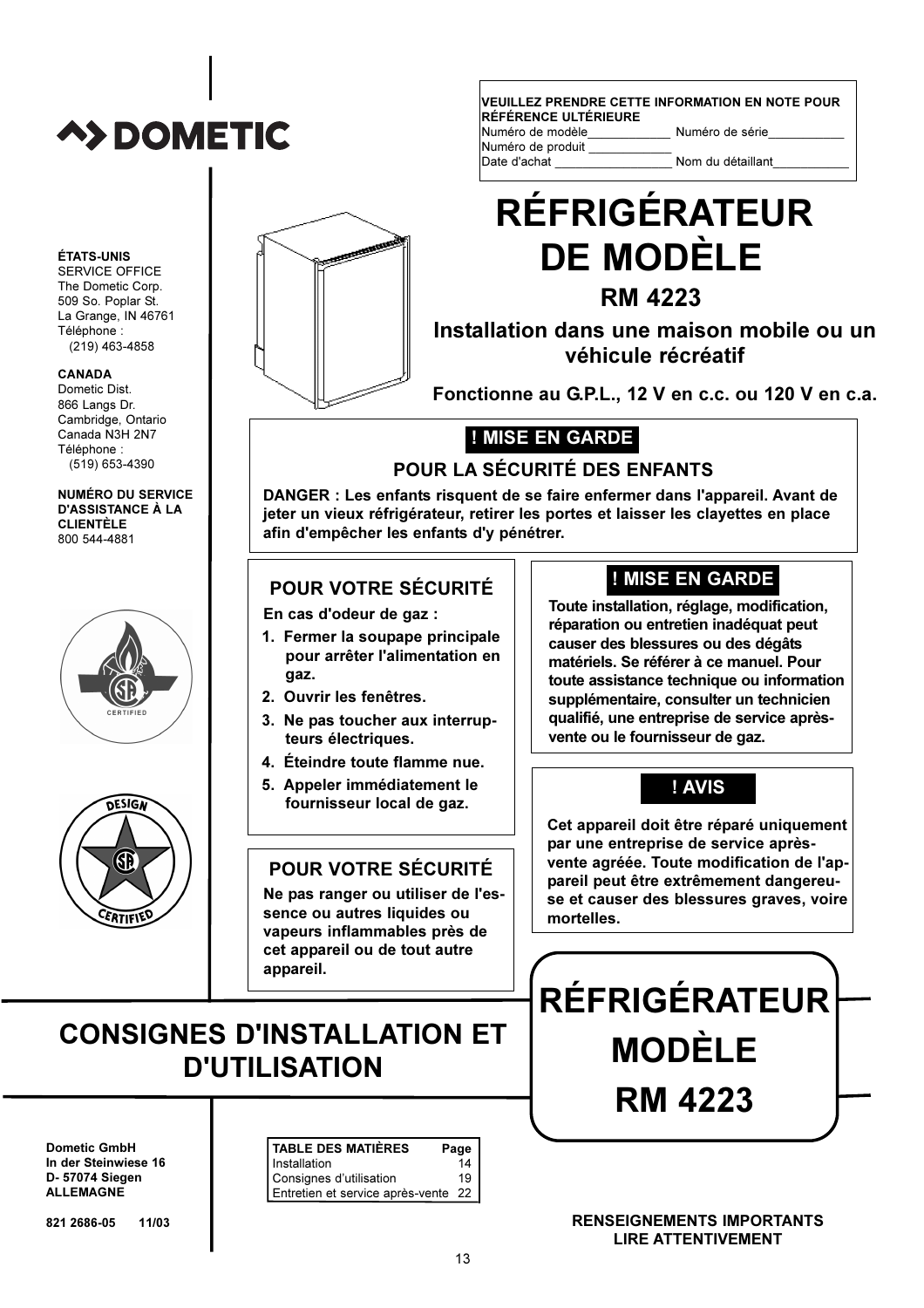### **1. CONSIGNES GÉNÉRALES**

#### Cet appareil est conçu pour le rangement de la nourriture et des aliments surgelés, et pour fabriquer des glaçons.

Les réfrigérateurs énoncés dans les présentes ont été homoloqués A.G.A., en vertu de la norme ANSI Z21.19 sur les réfrigérateurs, pour l'installation dans une maison mobile ou un véhicule récréatif, et sont approuvés par l'Association canadienne du gaz. Les certifications sont cependant conditionnelles à une installation adéquate, conformément aux consignes suivantes.

#### Aux États-Unis, l'installation doit être conforme aux règles suivantes:

- 1. National Fuel Gas Code ANSI Z223.1 (dernière édition)
- 2. Manufactured Home Construction and Safety Standard, Title 24 CFR, Part 3280
- 3. Recreational Vehicles ANSI A119.2 (dernière édition).

L'appareil doit être mis à la terre conformément au National Electric Code ANSI/NFPA 70 - (dernière édition) lorsqu'une source externe de courant alternatif est utilisée.

4. Tout code local en viqueur.

Au Canada, l'installation doit être conforme aux règles suivan $tes$ 

- 1. Codes d'installation du gaz CGA B 149
- 2. Norme Z 240.4 de l'ACN. VÉHICULES RÉCRÉATIES ET MAISONS MOBILES AVEC ALIMENTATION EN GAZ
- 3. Tout code local en vigueur.

L'appareil doit être mis à la terre conformément au CODE CANADIEN DE L'ÉLECTRICITÉ, C 22, parties 1 et 2.

### 2. VENTIL ATION

L'installation doit être effectuée de façon telle que le système de combustion soit séparé de l'aire d'habitation de la maison mobile ou du véhicule récréatif. Les lames doivent s'ouvrir d'au moins 1/4 po pour assurer la circulation de l'air ou laisser échapper les vapeurs des produits de combustion.

Pour que l'installation soit adéquate, il faut une entrée d'air frais et un évent d'évacuation dans la partie supérieure. Les nécessaires de ventilation illustrés dans ce manuel ont été homologués pour usage avec le modèle de réfrigérateur indiqué dans le tableau. Pour les «Systèmes de ventilation homoloqués» voir la section «B». Les nécessaires de ventilation doivent être posés et utilisés sans aucune modification. Il doit y avoir une ouverture donnant sur l'extérieur au niveau du plancher dans le compartiment réfrigérateur pour faciliter l'évacuation des vapeurs de carburant, plus lourdes que l'air. L'évent latéral inférieur des nécessaires recommandés est muni d'ouvertures d'une taille appropriée. La circulation d'air et de combustion ne doit pas être obstruée. L'évent inférieur comprend un panneau muni d'une ouverture qui facilite l'accès au brûleur et le contrôle du collecteur du réfrigérateur. L'ouverture doit être centrée à l'arrière du réfrigérateur.

### 3. INSTALLATION HOMOLOGUÉE

Toute installation homologuée nécessite un évent latéral supérieur et un évent latéral inférieur.

#### Pour en savoir davantage sur les systèmes de ventilation homologués, voir la section B.

Pour de plus amples renseignements, communiquer avec le détaillant ou le distributeur de l'appareil.

### **4. MÉTHODES D'INSTALLATION**

Les méthodes d'installation sont illustrées aux figures 1 et 1A. Il est essentiel que toutes les dimensions minimums ou maximums soient respectées à la lettre car la performance du réfrigérateur dépend d'une circulation d'air adéquate à l'arrière du réfrigérateur.

REMARQUE : L'évent supérieur doit être centré sur la bobine du condensateur à l'arrière du réfrigérateur.

FIG.1

#### **INSTALLATION AU NIVEAU DU SOL**

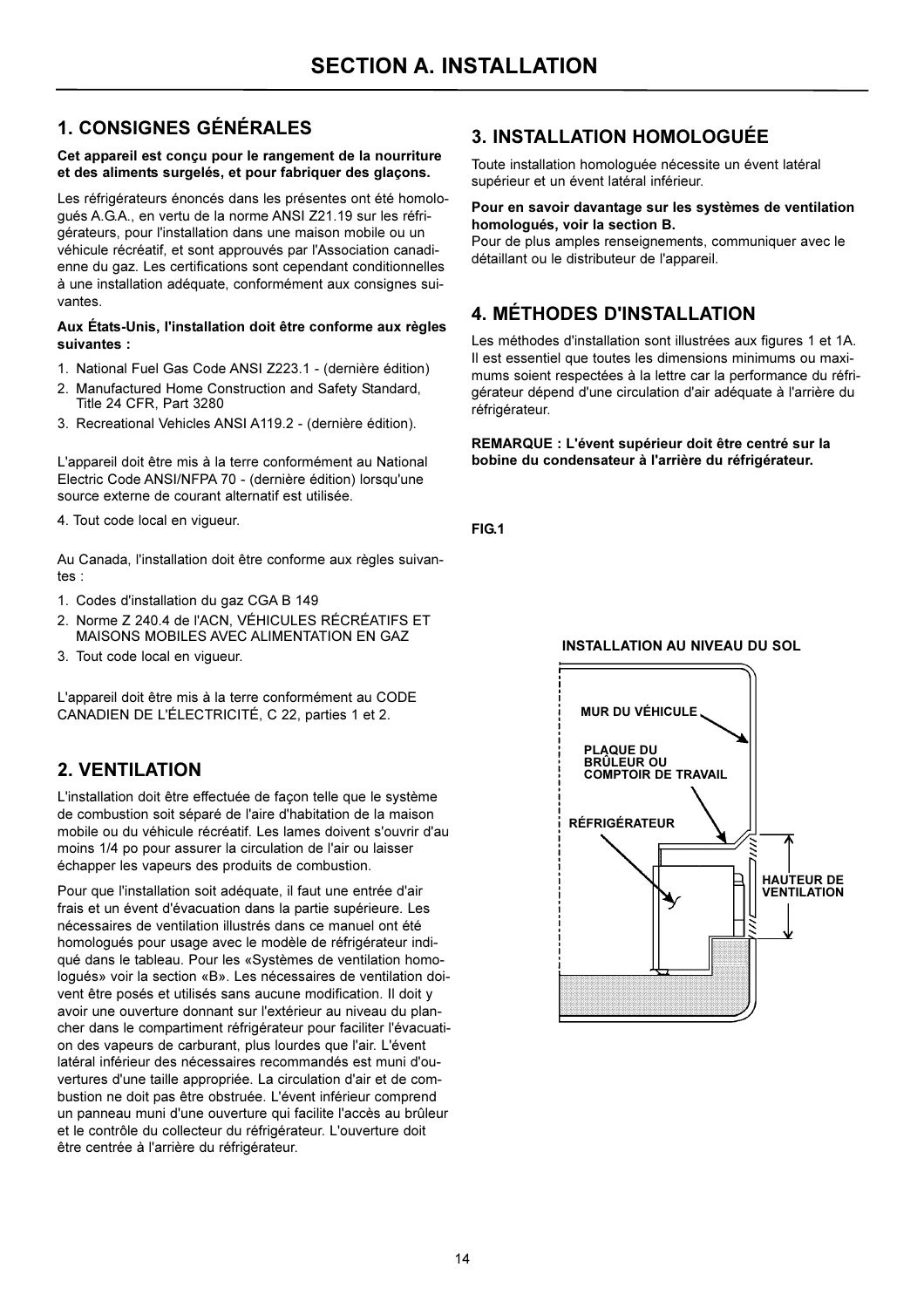

### **5. HAUTEURS DE VENTILATION**

Se référer aux figures 1 et 1A, pages 1 et 2.

| Installation avec<br>évents latéraux<br>supérieur et inférieur                          | * Hauteur de ventilation<br>minimum requise |       |  |  |  |
|-----------------------------------------------------------------------------------------|---------------------------------------------|-------|--|--|--|
| <b>RÉFRIGÉRATEUR</b>                                                                    | <b>POUCES</b>                               | MМ    |  |  |  |
| <b>RM 4223</b><br>Évents latéraux<br>en métal<br>(2) Events RM 183                      | 21,0                                        | 533   |  |  |  |
| <b>RM 4223</b><br>Events latéraux<br>en plastique<br>(1) 3107560.041<br>(1) 3107560.009 | 22,0                                        | 558,8 |  |  |  |

Ces dimensions constituent la hauteur minimum permise. Il est préférable que l'évent supérieur soit situé à la hauteur maximum possible du véhicule pour un rendement optimal dans un climat plus chaud.

### **6. ESPACES DE DÉGAGEMENT**

Les espaces de dégagement minimum (en pouces), pour les matières combustibles, sont les suivantes :

| G: | Supérieur            | 0 po |  |  |  |  |
|----|----------------------|------|--|--|--|--|
| K۰ | Latéral              | 0 po |  |  |  |  |
| Ŀ  | Inférieur            | 0 po |  |  |  |  |
| M۰ | $9/32$ po<br>Arrière |      |  |  |  |  |
| N۰ | Voir la REMARQUE     |      |  |  |  |  |
|    |                      |      |  |  |  |  |

 $\mathbf{p}$ . Voir la REMAROUE

REMARQUE : L'espace de dégagement «M» se trouve entre la partie tout à fait arrière du réfrigérateur et le mur derrière le réfrigérateur.

REMARQUE : L'espace de dégagement «N» représente la distance entre le dessous de l'évent inférieur et le dessus de l'évent latéral supérieur. Pour connaître la hauteur de ventilation. se référer à la section A, «Installation», paragraphe 5, «Hauteur de ventilation». Voir la figure 2.

#### Les surfaces se trouvant directement au-dessus et sur les côtés adjacents à la sortie du conduit doivent être faites ou recouvertes de matériaux ininflammables. Voir la figure 2.

REMARQUE : L'espace de dégagement «P» sur le dessus des ailettes du condensateur de l'appareil est de 1/4 po. C'est la hauteur minimum permise au-dessus des ailettes du condensateur. Si possible, augmenter cette hauteur jusqu'à 11 pouces ; le rendement du réfrigérateur dépend de la ventilation qu'on lui procure.

Fig. 2



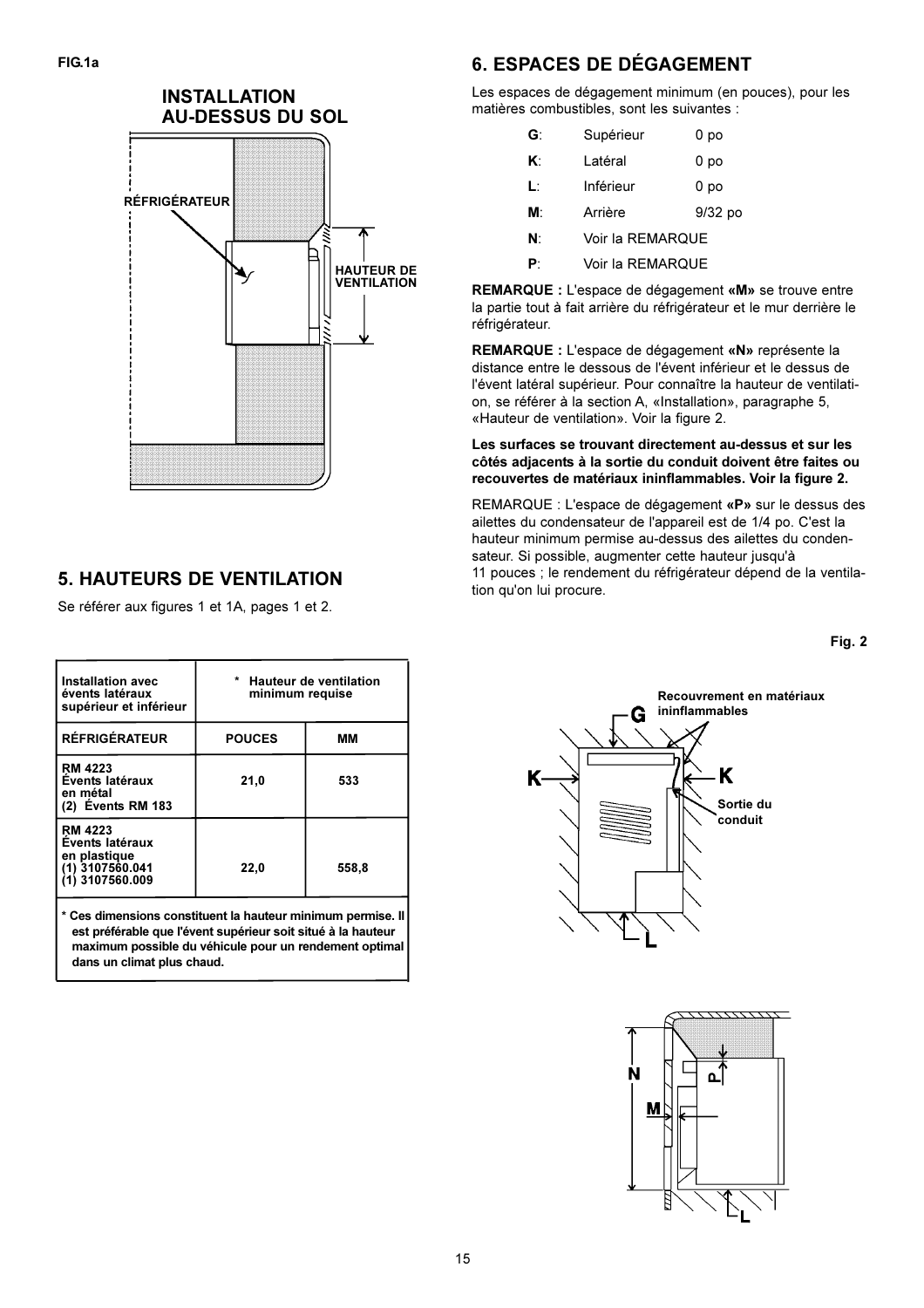#### 7. INSTALLATION DU RÉFRIGÉRATEUR DANS L'ESPACE PRÉVU À CET EFFET

REMARQUE : NE PAS installer l'appareil directement sur le tapis. Celui-ci doit être enlevé ou protégé par un panneau en bois ou en métal placé sous l'appareil et s'étendant sur toute la longueur et la profondeur de l'appareil.

Les dimensions indiquées à la figure 3 procurent suffisamment d'espace pour une installation adéquate.

**FIG. 3** 



| <b>RM 4223</b>            | Dimensions<br>totales |         | Dimensions<br>de l'installation |                                   | Dimensions<br>du renfoncement |                      |          | Distance entre le dessus<br>du condensateur et le<br>dessus du réfrigérateur |            |          |
|---------------------------|-----------------------|---------|---------------------------------|-----------------------------------|-------------------------------|----------------------|----------|------------------------------------------------------------------------------|------------|----------|
| Type<br>d'évent           | Hauteur               | Largeur | deur                            | Profon-I Hauteur                  |                               | Largeur   Profondeur | Hauteur  | Largeur                                                                      | Profondeur |          |
|                           | A                     | B       | C                               | h                                 | w                             | d                    | н        | W                                                                            | D          | e        |
| Métal double (pouces)     | $21 - 7/32$           |         |                                 | 21-5/32 25-6/32 20-21/32 19-11/32 |                               | 23-23/32             | 20-29/32 | 19-9/16                                                                      | 24         | $1/4$ po |
| Évents latéraux (mm)      | 539                   | 537     | 641.5                           | 524.5                             | 491                           | 602.5                | 530.5    | 497                                                                          | 610        | 6        |
| Plastique double (pouces) | $21 - 7/32$           |         |                                 | 21-5/32 25-6/32 20-21/32 19-11/32 |                               | 23-23/32             | 20-29/32 | 19-9/16                                                                      | $*24$      | $1/4$ po |
| Évents latéraux (mm)      | 539                   | 537     | 641,5                           | 524,5                             | 491                           | 602,5                | 530,5    | 497                                                                          | $*610$     | 6        |

\*Les dimensions de la profondeur «D», lorsque le système d'évents est en plastique, dépendent de l'épaisseur de la paroi latérale du véhicule. Si l'épaisseur de la paroi latérale du véhicule est inférieure à 1,5 po (38 mm), les dimensions de la profondeur du renfoncement doivent être augmentées proportionnellement à l'épaisseur de la paroi du véhicule.

### **A. INSTALLATION**

Le réfrigérateur doit être installé dans un endroit assez profond et être de niveau. Avant d'installer le réfrigérateur, tous les espaces du renfoncement dans lequel se trouvera le réfrigérateur doivent être isolés de l'aire d'habitation.

S'assurer que l'espace entre le cadre avant du réfrigérateur et le dessus, les côtés et le dessous du renfoncement sont entièrement scellés. Une bande d'étanchéité est appliquée à cette fin à la surface arrière du cadre avant. Voir fig. 4. Ceci procure une isolation complète entre le système de combustion de l'appareil et l'intérieur du véhicule.

Remarque : Faire attention à ne pas endommager la bande d'étanchéité pendant l'installation du réfrigérateur.

**FIG. 4** 

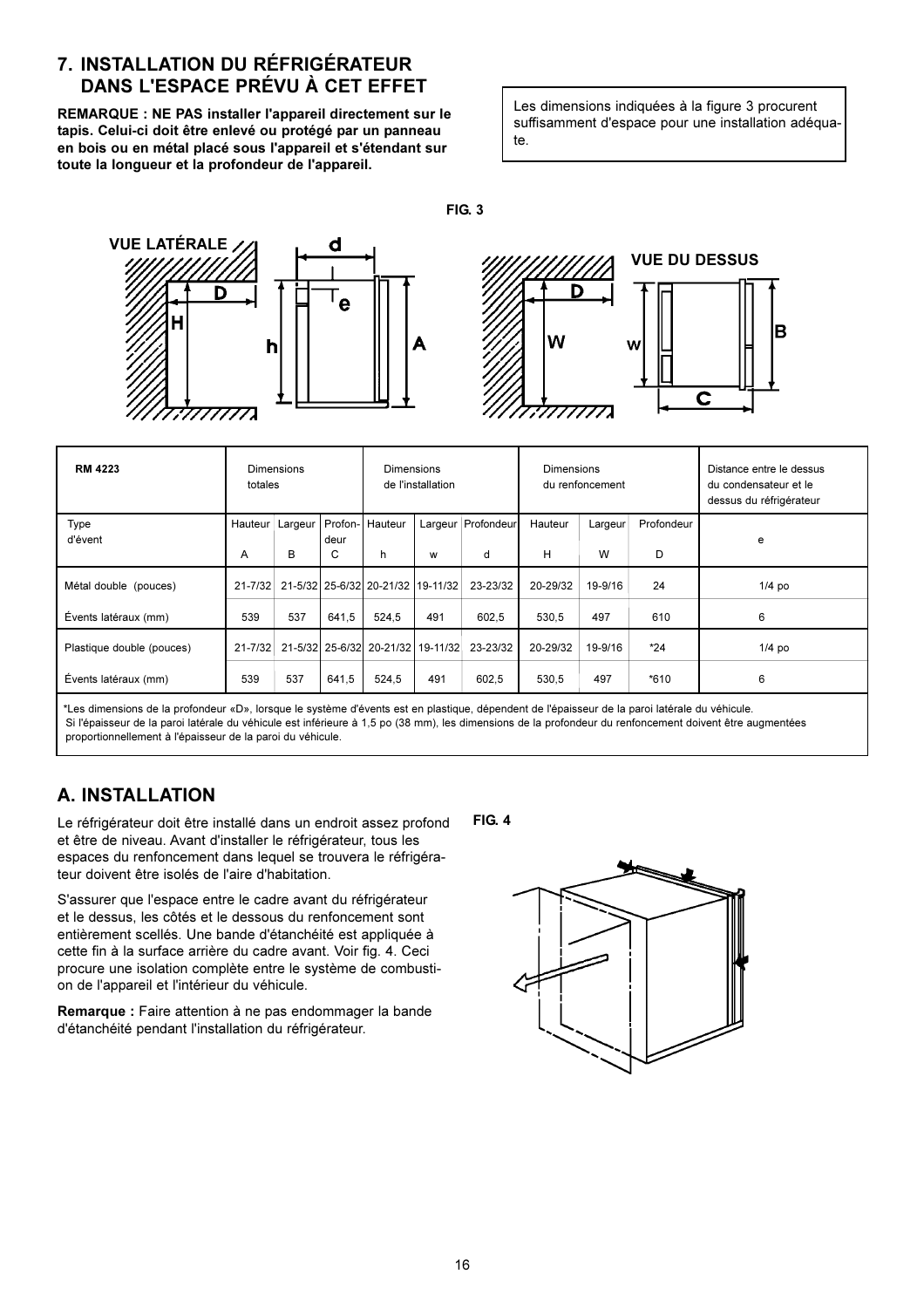#### **B. FIXATION DU RÉFRIGÉRATEUR DANS** L'ESPACE PRÉVU À CET EFFET

Le réfrigérateur est installé dans l'espace prévu à cet effet au moven de 8 vis. Six vis se trouvent sur le cadre avant et deux autres sur la plaque à l'arrière. Voir la figure 5.





REMARQUE : Pousser le réfrigérateur dans l'espace prévu à cet effet jusqu'à ce que le cadre avant soit bien appuvé sur le réfrigérateur. Fixer d'abord le cadre au réfrigérateur avec six vis. Vissez ensuite les deux vis au plancher, à l'arrière du réfriaérateur.

Le non-respect de ces consignes peut causer des fuites entre le cadre et le réfrigérateur. Tout espace entre le comptoir, l'espace de rangement ou le plafond et le dessus du réfrigérateur doit être bloqué. La chaleur qui se dégage à l'arrière du réfrigérateur s'accumule dans cet espace, ce qui rend le dessus du réfrigérateur chaud et réduit son efficacité.

Les dimensions indiquées à la figure 3 procurent suffisamment d'espace pour procéder à une installation convenable ou à toute réparation.

### 8. RACCORDEMENT AU GAZ

Le raccordement à la conduite d'alimentation en gaz s'effectue au niveau du robinet d'arrêt manuel fourni avec un raccord d'ignition mâle SAE (UNF 5/8 po - 18) de 3/8 po. Toujours utiliser une clé à molettes pour raccorder le tuyau d'alimentation en gaz à l'entrée de gaz. Vérifier la présence de fuites sur tous les raccords à l'aide d'un détecteur de fuites non corrosif. (Voir la figure 6 - L'entrée de gaz peut être orientée différemment).



NE PAS utiliser de flamme pour vérifier la présence de fuites.





Le système d'alimentation en gaz doit comprendre un régulateur de pression pour maintenir la pression d'alimentation à un maximum de 13,5 po par colonne d'eau, statique (sans charge).



Avant de tester le système d'alimentation en gaz à une pression excédant 1/2 lb/po<sup>2</sup>, le réfrigérateur et son robinet d'arrêt doivent être débranchés du tuyau d'alimentation en gaz.

Avant de tester le système d'alimentation en gaz à une pression inférieure ou égale à 1/2 lb/po<sup>2</sup>, l'appareil doit être isolé du tuyau d'alimentation en gaz en fermant son robinet d'arrêt manuel individuel.

Si des instructions détaillées sur l'installation et le raccordement à l'alimentation en gaz s'avèrent nécessaires, communiquer avec le détaillant ou le distributeur de l'appareil.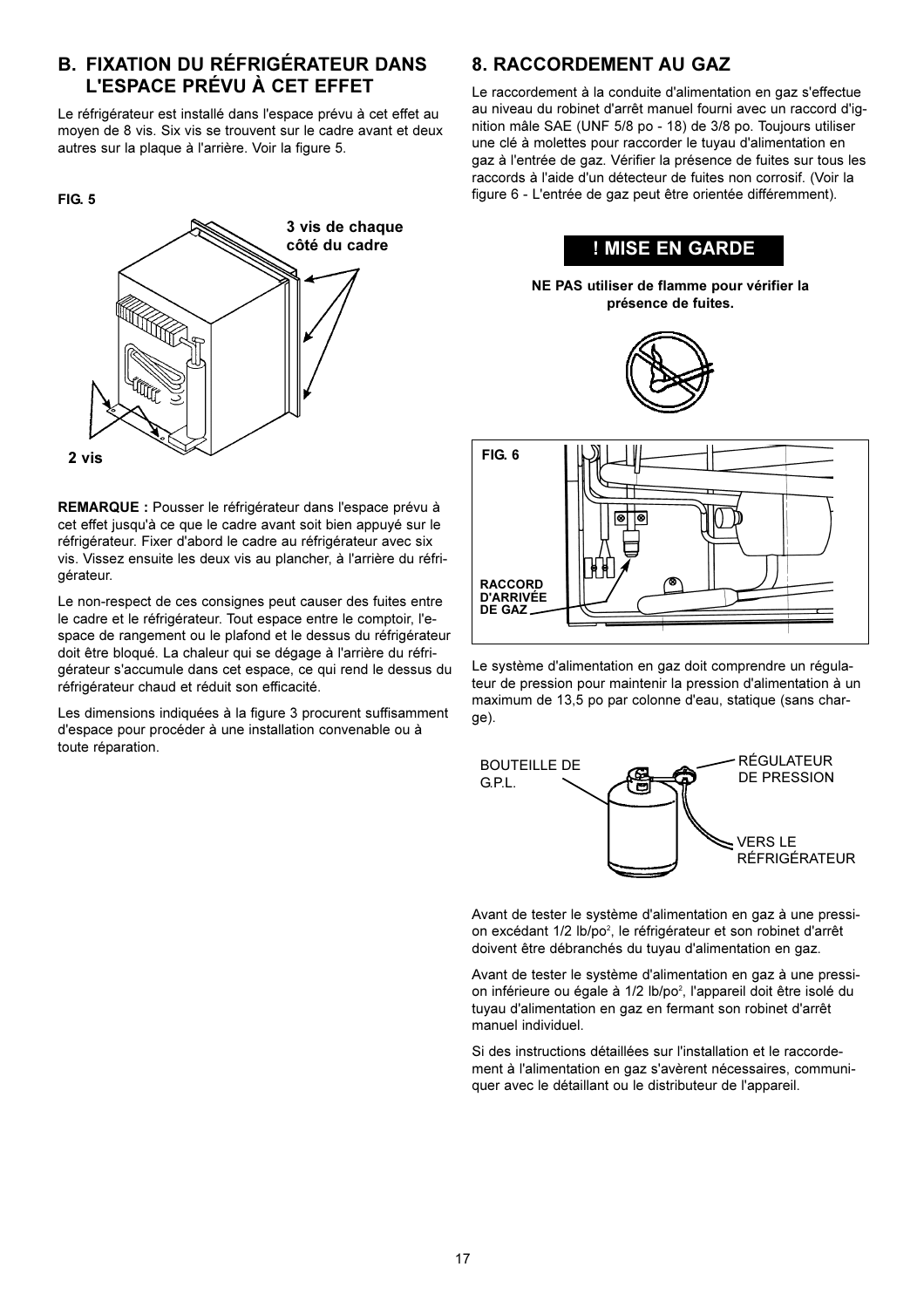#### 9. TEST DE LA SOUPAPE D'ARRÊT DE SÉCURITÉ DU G.P.L.

La soupape d'arrêt de sécurité du gaz doit être testée après le raccordement du réfrigérateur à l'alimentation du G.P.L.

#### Pour tester la soupape d'arrêt du gaz, procéder comme suit :

- A. Démarrer le réfrigérateur conformément aux consignes d'utilisation du G.P.L. Voir la «Section C. Consignes d'utilisati $n_{\rm B}$
- B. Vérifier si la flamme du gaz est allumée. La laisser brûler quelques minutes pour s'assurer de sa stabilité.
- C. Tourner la soupape d'arrêt de sécurité du gaz (D, fig. 8) à la position «OFF» (arrêt). En l'espace de 1 ou 2 minutes, le dispositif de sécurité du gaz se trouvant dans la soupape doit se fermer automatiquement. Un «clic» se fait entendre dans la soupape.
- D. Tourner la soupape d'arrêt de sécurité du gaz à la position «ON» (marche) (D, fig. 8).
- E. Sans appuyer sur le bouton (D, fig. 8) du dispositif de sécurité du gaz, appliquer sur le brûleur une solution servant à détecter les fuites, vendue dans le commerce. Aucune bulle ne doit apparaître. Les bulles indiquent une fuite de gaz et la soupape d'arrêt de sécurité doit alors être remplacée par un technicien qualifié.
- F. Rincer le brûleur avec de l'eau. Allumer le brûleur et le laisser brûler pendant 5 minutes.

#### 10. RACCORDEMENT ÉLECTRIQUE DE 120 V. EN C.A.

Le réfrigérateur est muni d'une fiche à trois broches (mise à la terre) pour protéger les utilisateurs contre les électrocutions. La fiche doit être branchée directement dans une prise à trois broches correctement mise à la terre. NE PAS couper ou enlever la broche de mise à la terre de cette fiche. Le cordon d'alimentation doit être acheminé de façon à éviter tout contact direct avec le couvercle du brûleur, le couvercle du carburant ou le bouton du robinet d'arrêt manuel du gaz.

### 11. RACCORDEMENT 12 V, EN C.C.

L'élément chauffant de 125 watts fait fonctionner l'unité de réfrigération lorsque le réfrigérateur est branché à la batterie du véhicule. Sa puissance nominale est actuellement d'environ 10,5 ampères; le câblage reliant la batterie au réfrigérateur doit donc être d'un calibre suffisant pour soutenir cette charge sans baisse de tension. À cette fin, la taille minimum du fil à utiliser doit donc être de 14 A.W.G. Le bloc terminal de raccordement du câble d'alimentation de 12 V à la batterie se trouve dans le coin inférieur gauche du côté arrière (G, fig. 8). À partir de ce terminal, le raccordement à la batterie doit être effectué au moyen de colliers et de boulons de serrage pour assurer un bon contact avec les bornes de la batterie. La polarité n'étant pas importante, peu importe quels fils sont raccordés aux bornes de la batterie.

NE PAS raccorder les lumières ou toute autre composante électrique au circuit utilisé par le réfrigérateur.

#### **IMPORTANT:**

Pour empêcher le réfrigérateur de demeurer en marche, et par conséquent vider la batterie, lorsque le moteur du véhicule ne fonctionne pas et ne recharge donc pas la batterie, il est recommandé d'installer un relais coupecircuit automatique entre la batterie et l'interrupteur à bascule du réfrigérateur de façon à ce que le réfrigérateur ne nécessite aucune alimentation lorsque le moteur du véhicule n'est pas en marche. Une autre façon de procéder consiste à installer une fiche et une prise adéquates dans la ligne d'alimentation de 12 V pour débrancher le réfrigérateur de l'alimentation si nécessaire.

#### **FUSIBLE**

Un fusible (calibre continu) de 12 A doit être incorporé au câblage de l'alimentation en c.c., aussi près que possible de la batterie. Le fusible doit se trouver du côté du câblage qui n'est pas raccordé au châssis. Par exemple, si la mise à la terre du véhicule est négative, le fusible doit être du côté positif du câblage.

#### **12. INVERSION DES CHARNIÈRES** DF PORTF

Si nécessaire, les charnières de porte peuvent être inversées. Procéder comme suit :

- A. Dévisser la goupille de la charnière supérieure en prenant soin de ne pas desserrer les rondelles et les anneaux.
- B. Soulever la porte de la goupille de la charnière inférieure. Si un panneau décoratif doit être installé, passer à l'étape 13.
- C. Dévisser la goupille et la poser sur la charnière du côté opposé.
- D. Dévisser le dispositif de verrouillage et le poser du côté opposé.
- E. Remettre la porte en place sur la goupille de la charnière inférieure. Remettre en place la goupille de la charnière supérieure et les anneaux retirés à l'étape A.
- F. Vérifier si la porte ferme adéquatement et si son contour est bien scellé.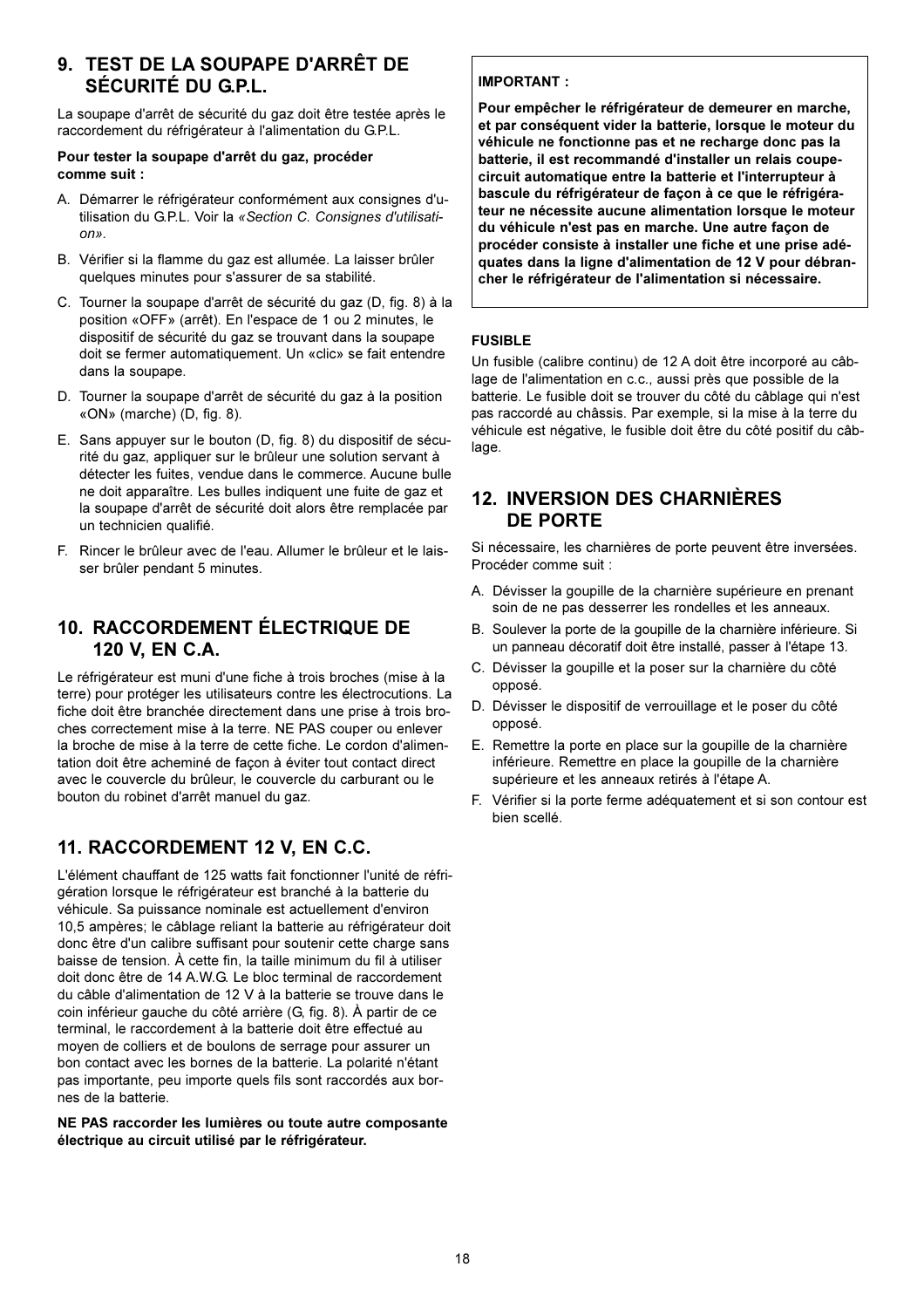#### **13. INSTALLATION D'UN PANNEAU DE PORTE DÉCORATIF**

Le panneau de porte s'installe facilement. Les dimensions du panneau doivent être comme suit :

| Hauteur   | 19 3/4 po      |
|-----------|----------------|
| Largeur   | 17 27/32 po    |
| Épaisseur | Jusqu'à 1/8 po |
| Poids     | 49 lb          |

- A. Retirer la porte. Voir la section 12.
- B. Retirer les moulures inférieures. (REMARQUE : Les moulures n'ont pas été posées sur les nouveaux appareils emballés).
- C. Mettre le nouveau panneau en place et le faire glisser aussi loin que possible.
- D. Remettre les moulures en place.

### SECTION B. SYSTÈMES DE VENTILATION HOMOLOGUÉS

| OPTIONS DES NÉCESSAIRES<br><b>DE VENTILATION</b>                 | <b>COMPOSANTES</b>                        | $N^{\circ}$ PIÈCE |
|------------------------------------------------------------------|-------------------------------------------|-------------------|
| <b>ÉVENTS LATÉRAUX EN</b>                                        | * Évent latéral supérieur en métal RM 183 | 8030211.332       |
| <b>MÉTAL DOUBLE</b>                                              | * Évent latéral supérieur en métal RM 183 | 8030211.332       |
|                                                                  | ** Ventilateur électrique optionnel       | 3108705.751       |
| <b>ÉVENTS LATÉRAUX EN</b>                                        | * Évent latéral supérieur en plastique    | 3107560.041       |
| <b>PLASTIQUE DOUBLE</b>                                          | * Évent latéral inférieur en plastique    | 3107560.009       |
|                                                                  | ** Ventilateur électrique optionnel       | 3108705.751       |
| * Le système de ventilation nécessite un de chacun des éléments. |                                           |                   |

\*\* Les autres consignes sont incluses avec le nécessaire de ventilation. Utilisé conjointement avec les évents latéraux supérieurs et inférieurs à une hauteur de ventilation minimum pour un rendement optimum.

### **SECTION C. CONSIGNES D'UTILISATION**

#### **IMPORTANCE DE LA MISE À NIVEAU**  $\mathbf 1$ **DU RÉFRIGÉRATEUR**

Dans un système de réfrigérateur à absorption, l'ammoniac est liquéfié dans le condensateur ailé, dans la partie supérieure du réfrigérateur. L'ammoniac liquide coule ensuite dans l'évaporateur (à l'intérieur du compartiment congélateur) et est exposé à une circulation de gaz hydrogène, ce qui fait en sorte que l'ammoniac s'évapore, refroidissant ainsi le congélateur.

Le tuyau se trouvant dans l'évaporateur est spécifiquement incliné pour assurer la circulation continue de l'ammoniac liquide vers le bas, par gravité, à travers cette partie. Si le réfrigérateur fonctionne sans avoir été mis à niveau et que le véhicule n'est pas en marche, l'ammoniac liquide s'accumulera dans des parties du tuyau de l'évaporateur. Cela ralentira la circulation de l'hydrogène et du gaz d'ammoniac, ou dans des cas extrêmes, la bloquera complètement, créant ainsi une perte de refroidissement.

Il ne faut pas oublier de mettre le véhicule à niveau lorsque celui-ci est arrêté plus d'une heure car le dispositif de refroidissement pourrait être endommagé en permanence suite à une surchauffe s'il demeure en marche.

Lorsque le véhicule est en mouvement, la mise à niveau n'est pas aussi essentielle car le tangage et le roulis du véhicule équilibrera des deux côtés le niveau d'ammoniac liquide et empêchera celui-ci de s'accumuler dans le tuyau de l'évaporateur.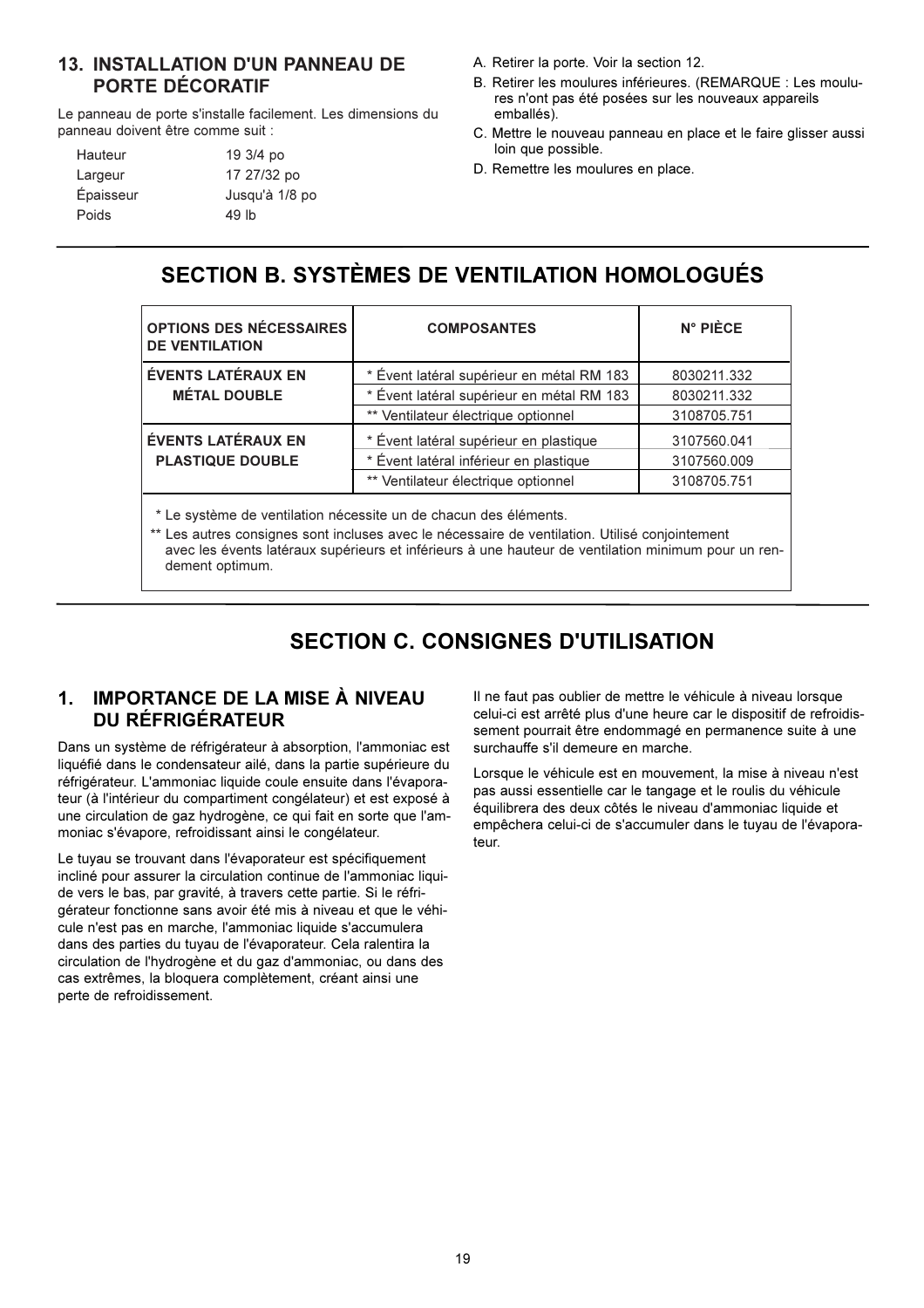#### **2. COMMANDES**

Les commandes de gaz et d'électricité se trouvent à l'arrière du réfrigérateur et sont accessibles à partir des évents inférieurs se trouvant dans les parois extérieures du véhicule. Voir la figure 8.

| А |     | <b>INTERRUPTEUR</b><br>MARCHE/ARRÊT DE C.C. |
|---|-----|---------------------------------------------|
| B |     | <b>INTERRUPTEUR</b><br>MARCHE/ARRÊT DE C.A. |
| C |     | <b>THERMOSTAT</b><br>ÉLECTRIQUE             |
|   |     | SOUPAPE DE GAZ<br>MARCHF/ARRÊT              |
| E |     | <b>ALLUMEUR PIEZO</b>                       |
| F | $=$ | THERMOSTAT AU GAZ                           |
| G |     | BLOC TERMINAL EN C.C.                       |
|   |     | ENTRÉE DE GAZ                               |



#### **3. CONSIGNES D'UTILISATION**

#### A. FONCTIONNEMENT AU G.P.L.

Après l'installation, une réparation, le changement des bouteilles à gaz, etc., l'alimentation en gaz peut contenir de l'air que l'on doit laisser s'échapper en mettant brièvement en marche le réfrigérateur ou d'autres appareils à gaz. Cela permettra à la flamme de s'allumer immédiatement. Voir la figure 8 pour repérer et identifier la commande.

- 1) Ouvrir la soupape d'arrêt de la bouteille de gaz. S'assurer qu'il y a suffisamment de gaz. Ouvrir n'importe quelle soupape d'arrêt se trouvant, à bord du véhicule, sur le tuyau de gaz qui est raccordé au réfrigérateur.
- 2) Ouvrir l'évent inférieur se trouvant à l'arrière du réfrigérateur sur la partie extérieure du véhicule, et placer les interrupteurs à bascule A et B à la position «OFF» (arrêt).
- 3) Placer la commande du thermostat de gaz (F) au réglage le plus élevé.
- 4) Relâcher le bouton (D) du dispositif d'arrêt de la flamme, le tourner à la position «ON» (marche) et le maintenir enfoncé tout en relâchant le bouton de l'allumeur piezo (E) rapidement plusieurs fois (on doit entendre un clic chaque fois qu'il est relâché).
- 5) Maintenir le bouton relâché pendant 10 à 15 secondes supplémentaires.
- 6) Relâcher le bouton et vérifier la flamme en regardant à travers l'ouverture du couvre-brûleur en métal.
- 7) Si le brûleur ne s'est pas allumé, répéter la procédure d'allumage. Si le brûleur ne s'allume pas après deux tentatives, faire appel à un électricien qualifié ou le détaillant.

REMARQUE : Le réfrigérateur est doté d'un dispositif d'arrêt de flamme qui coupe automatiquement l'alimentation en gaz du brûleur si la flamme s'éteint. Pendant que le bouton (D) est maintenu enfoncé, ce dispositif est temporairement hors d'usage.

- 8) Si la température ambiante est supérieure à 80 °F et/ou si la porte du réfrigérateur est ouverte fréquemment, le bouton (F) doit demeurer en position élevée.
- 9) Pour arrêter l'appareil au gaz, tourner le bouton (D) à la position «OFF».

NE PAS chercher à faire fonctionner le réfrigérateur au gaz et à l'électricité en même temps. Toujours s'assurer qu'une méthode de fonctionnement a été mise hors service avant d'utiliser l'autre source d'énergie.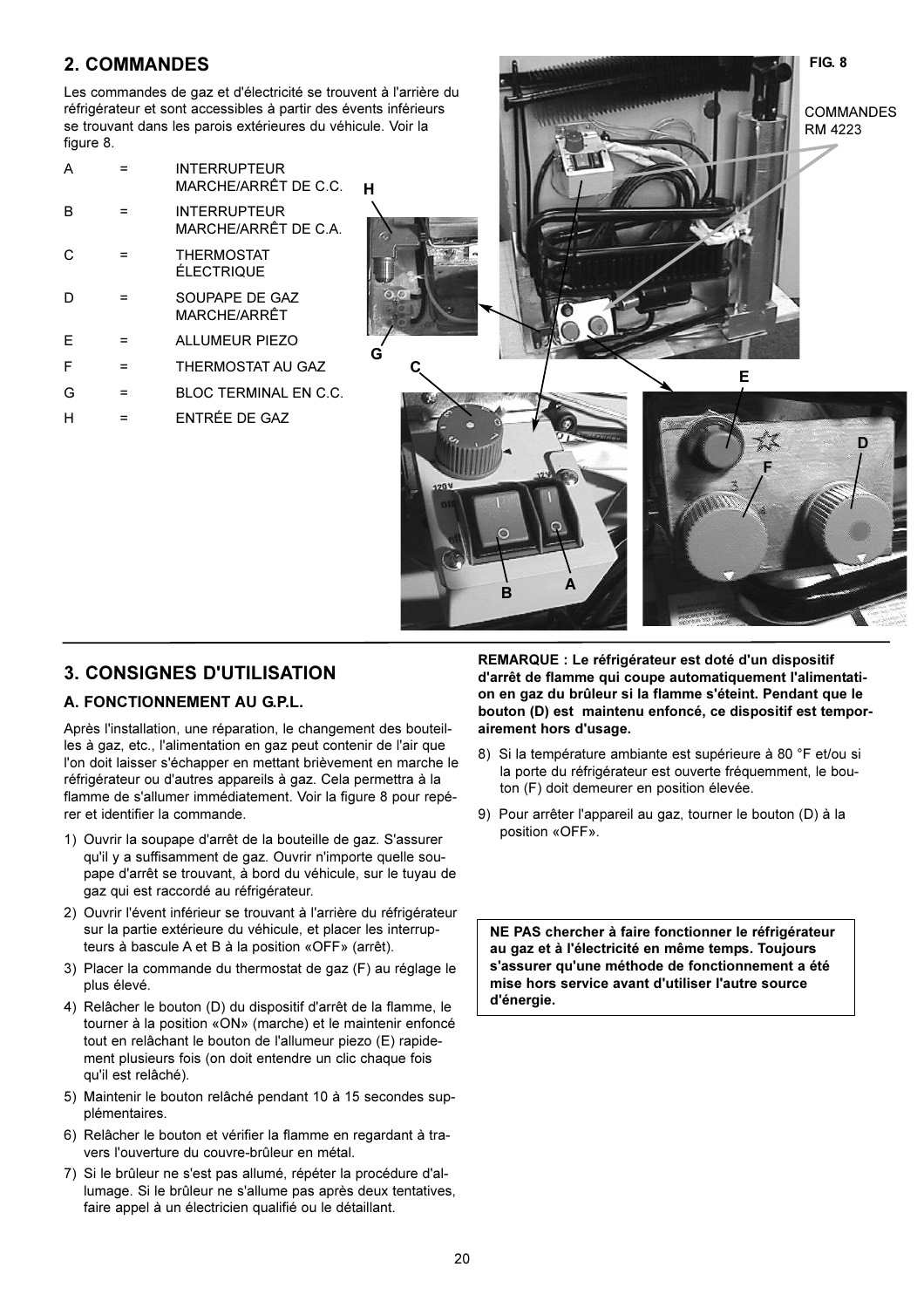### ! MISE EN GARDE

La ventilation de la plupart des appareils au G.P.L. utilisés dans les véhicules récréatifs se fait vers l'extérieur. Lorsque le véhicule est stationné à proximité d'une pompe à essence, il est possible que les vapeurs d'essence pénètrent à l'intérieur de ce type d'appareil et prennent feu au contact de la flamme du brûleur. CAU-SANT AINSI UN INCENDIE OU UNE EXPLOSION.

POUR VOTRE SÉCURITÉ, il est recommandé de fermer tous les appareils fonctionnant au G.P.L. et dont la ventilation se fait vers l'extérieur lorsque vous prenez de l'essence pour le véhicule.

Le réfrigérateur doit être fermé pendant le remplissage.

#### **B. FONCTIONNEMENT À L'ÉLECTRICITÉ**

#### FONCTIONNEMENT 12 V EN C.C. / 120 V A.C.

Dans le cas du modèle RM4223, le réfrigérateur fonctionne toujours sur c.c. (aucune commande de thermostat).

Lorsqu'il fonctionne sur c.a., la température est contrôlée par un thermostat. La commande du thermostat (C, dans la figure 8) doit être réglée à la position 4-5 dans des conditions normales d'utilisation. Si la température ambiante est élevée et/ou des aliments frais sont placés dans le réfrigérateur, la commande peut être réglée à une position plus élevée.

Pour hausser la température dans le compartiment de refroidissement, régler le bouton à une position inférieure.

#### **3. POUR COUPER L'ALIMENTATION ÉLECTRIQUE**

Pour couper l'alimentation électrique, tourner les interrupteurs (A et B) à la position «OFF».

**REMARQUE : NE JAMAIS UTILISER PLUS D'UNE SOURCE** D'ÉNERGIE À LA FOIS POUR FAIRE FONCTIONNER LE **RÉFRIGÉRATEUR.** 

#### 4. MODE D'EMPLOI DU RÉFRIGÉRATEUR

#### A. COMPARTIMENT DE RANGEMENT DE LA NOURRITURE

Le compartiment de rangement de la nourriture est complètement fermé et non aéré, ce qui est nécessaire pour maintenir une température peu élevée. Par conséquent, les aliments dont l'odeur est assez forte ou ceux qui absorbent les odeurs facilement doivent être couverts. Les légumes, les salades, etc., doivent être couverts pour garder leur fraîcheur. Les espaces les plus froids du réfrigérateur se trouvent sous les ailettes de refroidissement et dans la partie inférieure du réfrigérateur. Les espaces les moins froids de trouvent dans les balconnets supérieurs de la porte. Il faut tenir compte de ces éléments avant de ranger les différents types d'aliments dans le réfrigérateur.

Le réfrigérateur est concu pour le rangement des aliments frais, du lait, etc. Il n'est pas conçu pour y ranger des aliments surgelés. Le volume intérieur du réfrigérateur est de 2.5 pieds cube.

#### NE JAMAIS RANGER D'ALIMENTS CHAUDS DANS LE RÉFRIGÉRATEUR.

Éviter d'utiliser de grands plats et d'empiler la nourriture ou les récipients de nourriture les uns par-dessus les autres car cela nuit à la circulation d'air froid dans le réfrigérateur.

Si possible, démarrer le réfrigérateur sur l'alimentation en gaz ou le courant alternatif le jour précédant l'utilisation afin de

refroidir l'intérieur. Il est préférable de remplir le réfrigérateur de nourriture déjà refroidie par le réfrigérateur domestique ou celui de l'épicerie.

Avant de déplacer le véhicule, s'assurer que tous les récipients sont hermétiquement couverts pour éviter tout débordement. Si nécessaire, mettre du papier chiffonné entre les bouteilles et les autres articles pour les empêcher de bouger pendant le vovage.

Enclencher le dispositif de verrouillage se trouvant dans le coin supérieur avant de la porte avant de faire démarrer le véhicule.

#### **B. DÉGIVRAGE**

Avant de dégivrer le réfrigérateur, retirer la nourriture qui s'y trouve. Fermer la soupape de gaz ou l'interrupteur de l'alimentation en c.a./c.c. du réfrigérateur. Laisser la porte du réfrigérateur ouverte et placer un plat ou autre réceptacle sous l'évaporateur pour recueillir l'eau du dégivrage.

Lorsque le dégivrage est terminé, toutes les gouttes d'eau qui restent dans le réfrigérateur doivent être essuyées avec un linge propre.

### ! ATTENTION

NE PAS utiliser de séchoir à cheveux. Les pièces en plastique ou en métal pourraient être déformées et endommagées en permanence.



NE PAS utiliser de couteau, de pic à glace ou tout autre outil pointu pour enlever le givre des clayettes du congélateur.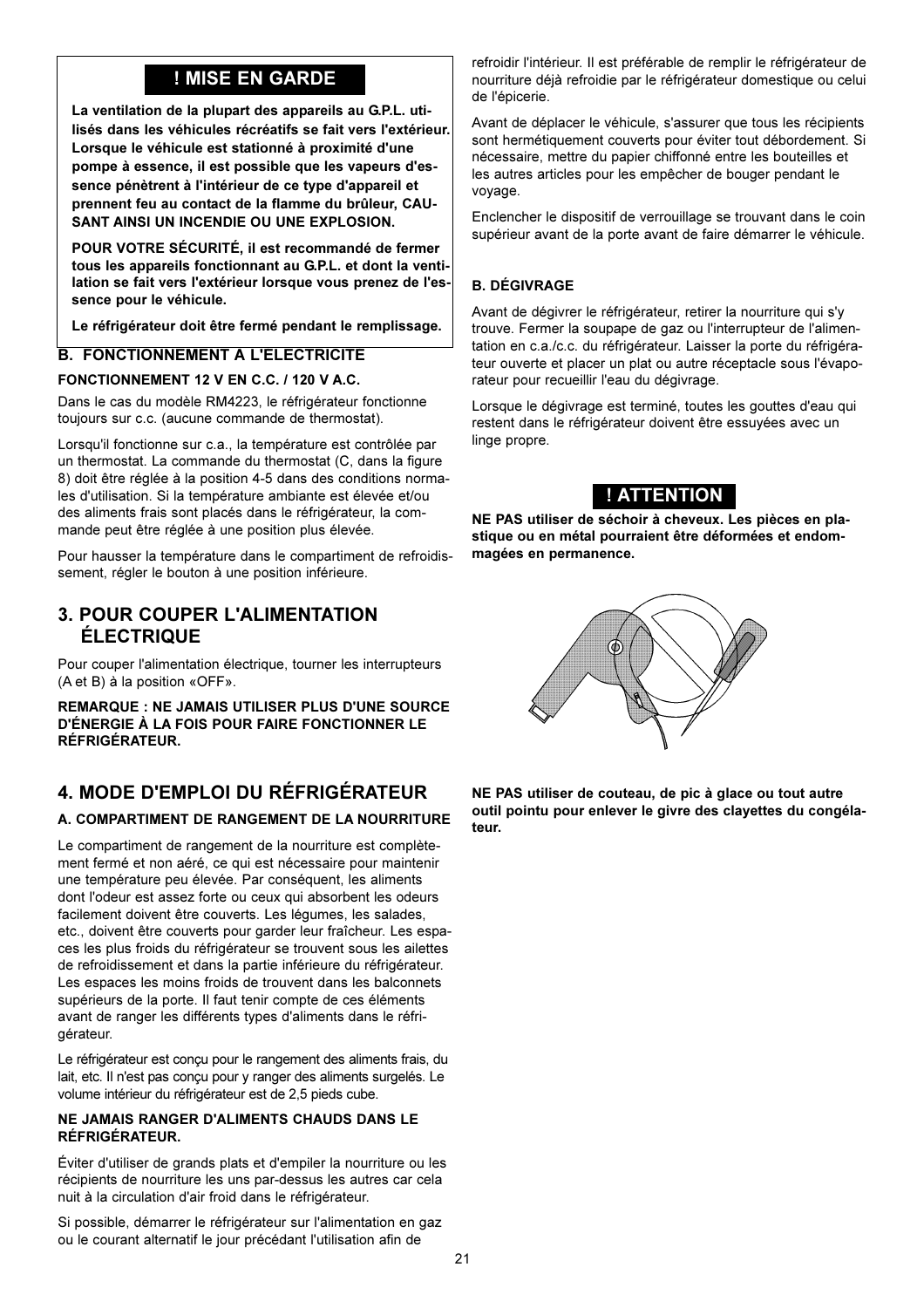#### **C. ENTRETIEN**

Nettoyer le réfrigérateur après l'avoir dégivré ou rangé. Pour l'intérieur du réfrigérateur, utiliser de l'eau tiède et un détergent à vaisselle doux. Utiliser seulement de l'eau tiède pour nettoyer l'évaporateur à ailettes, les joints, les bacs à glaçons et les clayettes. NE JAMAIS utiliser de produits chimiques forts ou d'abrasifs pour nettoyer ces pièces car les surfaces protectrices pourraient être abîmées. Il est important que le réfrigérateur soit toujours propre.

#### **D. ARRÊT (PROCÉDURE DE RANGEMENT)**

Placer les interrupteurs à bascule de c.c. et de c.a. à la position «OFF» (arrêt) ou tourner la soupape de gaz à la position «OFF», selon le cas. Voir la figure 8.

Lorsqu'il n'est pas en marche, le réfrigérateur doit être vidé, nettoyé et séché, et la porte doit demeurer ouverte pour que l'air frais puisse circuler à l'intérieur.

Le dispositif de verrouillage inséré dans le second trou gardera la porte entrouverte et permettra la circulation de l'air.

### ! ATTENTION

NE PAS ranger de substances explosives dans le réfrigérateur, telles que l'essence à briquet, le pétrole, l'éther ou autre substance semblable.

# **SECTION D. ENTRETIEN ET RÉPARATION**

### **CONSEILS AU TECHNICIEN**

L'utilisateur doit être mis au courant des procédures d'entretien régulier pour garder le réfrigérateur en bon état de marche. Toute réparation doit être effectuée uniquement par un technicien qualifié qui connaît bien les systèmes et les réfrigérateurs fonctionnant eu G.P.L.

### 1. RETRAIT DU RÉFRIGÉRATEUR

Avant de travailler sur le réfrigérateur ou de le déplacer, couper l'alimentation électrique (c.a. et c.c.) avant de débrancher les fils. Couper l'alimentation en gaz. Débrancher et boucher le tuvau d'alimentation en gaz. Desserrer les vis qui retiennent le réfrigérateur et le faire glisser hors de son compartiment.

Pour remettre le réfrigérateur en place, faire l'inverse. Vérifier s'il y a des fuites dans les raccords. Se référer à la Section A, paragraphes 1 à 13 des consignes d'installation.

### 2. ENTRETIEN PÉRIODIQUE

Pour garder un réfrigérateur Dometic en bon état de marche, il est recommandé de procéder à une inspection périodique et au nettovage de plusieurs pièces, une fois ou deux par année.

A. Il est important de garder propre l'espace à l'arrière du réfrigérateur. Vérifier l'évent inférieur. l'évent supérieur et l'espace entre ces ouvertures car ceux-ci pourraient être obstrués par des nids d'oiseaux ou d'insectes, des toiles d'araignée, etc. Nettoyer les bobines à l'arrière du réfrigérateur. Utiliser une brosse à poils doux pour dépoussiérer les bobines.

#### **REMARQUE : ÉVITER DE VAPORISER DE L'EAU À TRA-**VERS LES ÉVENTS DU RÉFRIGÉRATEUR PENDANT LE LAVAGE DU VÉHICULE RÉCRÉATIF.

Il est important de garder la surface de ventilation du réfrigérateur libre de toute substance inflammable, essence et autres liquides ou vapeurs inflammables.

B. Vérifier la présence de fuites de gaz dans tous les raccords du système G.P.L. (à l'arrière du réfrigérateur). L'alimentation en G.P.L. doit être mise en marche. Appliquer une solution à bulles non corrosive sur tous les raccords de G.P.L. Si des bulles apparaissent, c'est qu'il y a une fuite; elle doit être colmatée immédiatement par un technicien qualifié qui connaît bien les systèmes et les réfrigérateurs fonctionnant au G.P.L.

### ! MISE EN GARDE

NE PAS UTILISER DE FLAMME POUR VÉRIFIER LA PRÉSENCE DE FUITES.

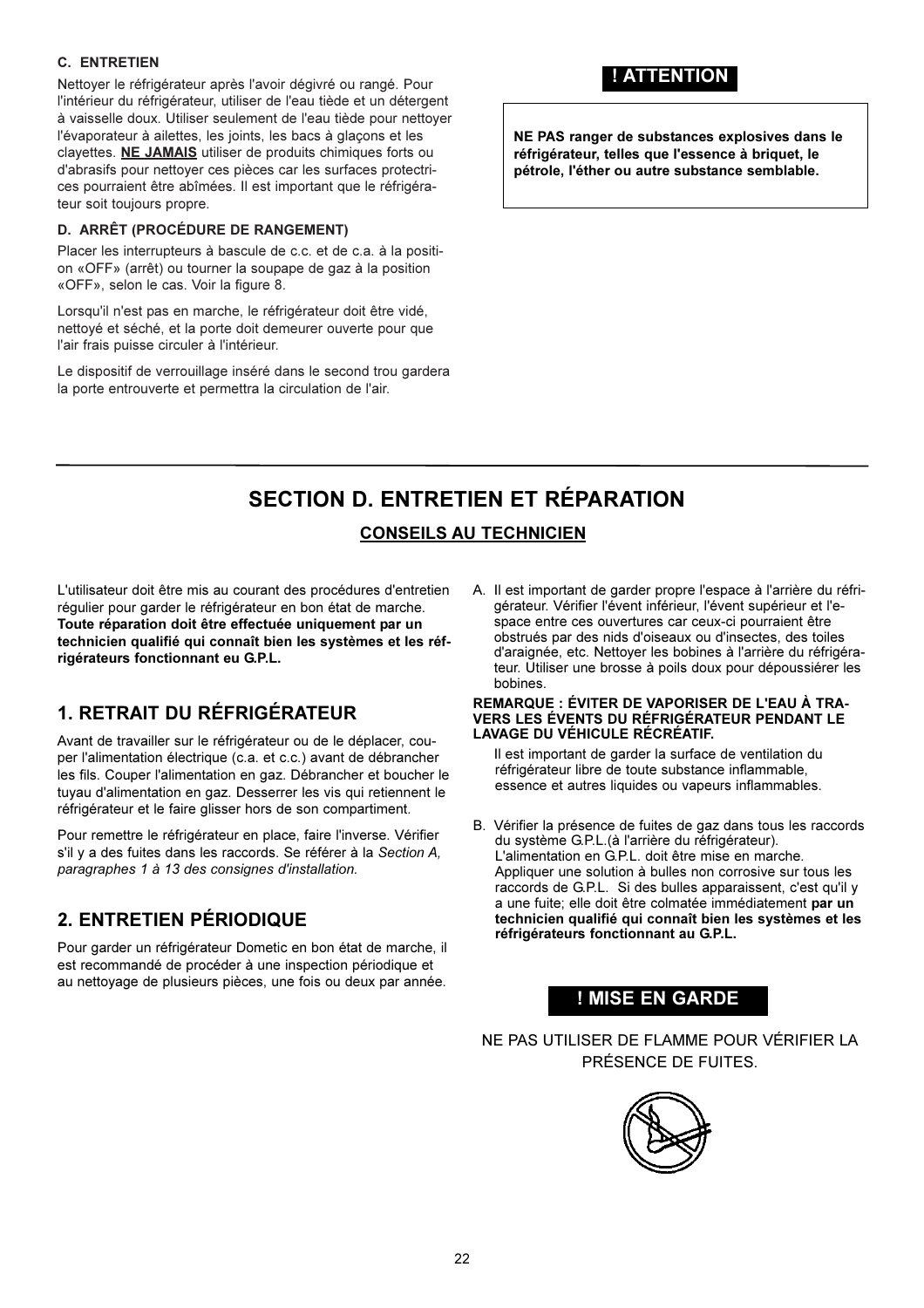#### C. Examen et nettoyage du brûleur, du conduit et de l'ajutage

Une fois ou deux par an, regarder à travers l'ouverture (voir figure 9) du boîtier du brûleur et examiner l'apparence de la flamme du brûleur : elle devrait être bleue lorsque la commande du thermostat est au réglage le plus élevé. (Voir la figure  $10$ ).

Dans le cas contraire, nettoyer le conduit, le brûleur, l'ajutage, etc. (voir les sections D et E).

#### FIG. 9



**FIG. 10** 

### **COULEUR BLEU CLAIR DE LA FLAMME**



#### D. Nettoyage du brûleur et de l'ajutage (se référer à la figure 11)

Procéder comme suit :

- 1) Couper l'alimentation en gaz et fermer la bouteille de gaz.
- 2) À l'aide d'un tournevis cruciforme, retirer la vis (B) et enlever avec précaution le couvercle du brûleur. Nettoyer l'intérieur du boîtier de tous ses résidus.
- 3) Pour nettoyer le brûleur, retirer la vis (C) qui retient le brûleur au tuyau du brûleur et faire attention à ne pas perdre la rondelle.
- 4) Nettoyer l'intérieur du brûleur.
- 5) Pour examiner et éventuellement nettoyer l'ajutage du brûleur, dévisser le raccord du tuyau de gaz (K) et tirer l'ajutage  $(L)$ .
- 6) Nettover l'aiutage en le lavant dans l'alcool et en soufflant l'alcool à travers avec de l'air.

### ! MISE EN GARDE

NE PAS utiliser un fil ou une broche pour nettoyer l'ajutage car cela pourrait endommager l'ouverture, causer des dommages au réfrigérateur et créer un risque d'incendie.



REMARQUE : L'aiutage fixé à ce réfrigérateur est de taille «43», ce qui convient à l'utilisation au gaz propane à 11 pouces par colonne d'eau. L'orifice de l'ajutage est très petit et ne doit jamais être nettoyé au moyen d'une broche ou autre instrument semblable qui pourrait endommager l'orifice. Il doit être nettoyé tel que décrit ci-dessus.

7) Remettre les pièces en place dans l'ordre inverse à ce qui précède.





#### E. NETTOYAGE DU CONDUIT ET DU DÉFLECTEUR

Procéder comme suit :

- 1) Pour nettoyer le conduit et le déflecteur, il faut sortir le réfrigérateur de son compartiment. Voir la section D, paragraphe 1.
- 2) À l'aide d'un tournevis cruciforme, retirer la vis (B, dans la figure 11) et enlever doucement le couvercle du brûleur.
- 3) Insérer un morceau de papier ou de tissu entre le tube du brûleur (E, dans la figure 11) et le brûleur pour recueillir les dépôts.
- 4) Retirer la pièce en «T» (A, dans la figure 12) dans la partie supérieure du conduit en dévissant la vis (B, dans la figure 12) qui la retient au tuyau.
- 5) Retirer doucement le déflecteur (C, figure 12) et le nettoyer.
- 6) Nettoyer le tuyau au moyen d'une brosse à conduit spéciale, disponible chez le détaillant.

#### **FIG 12**